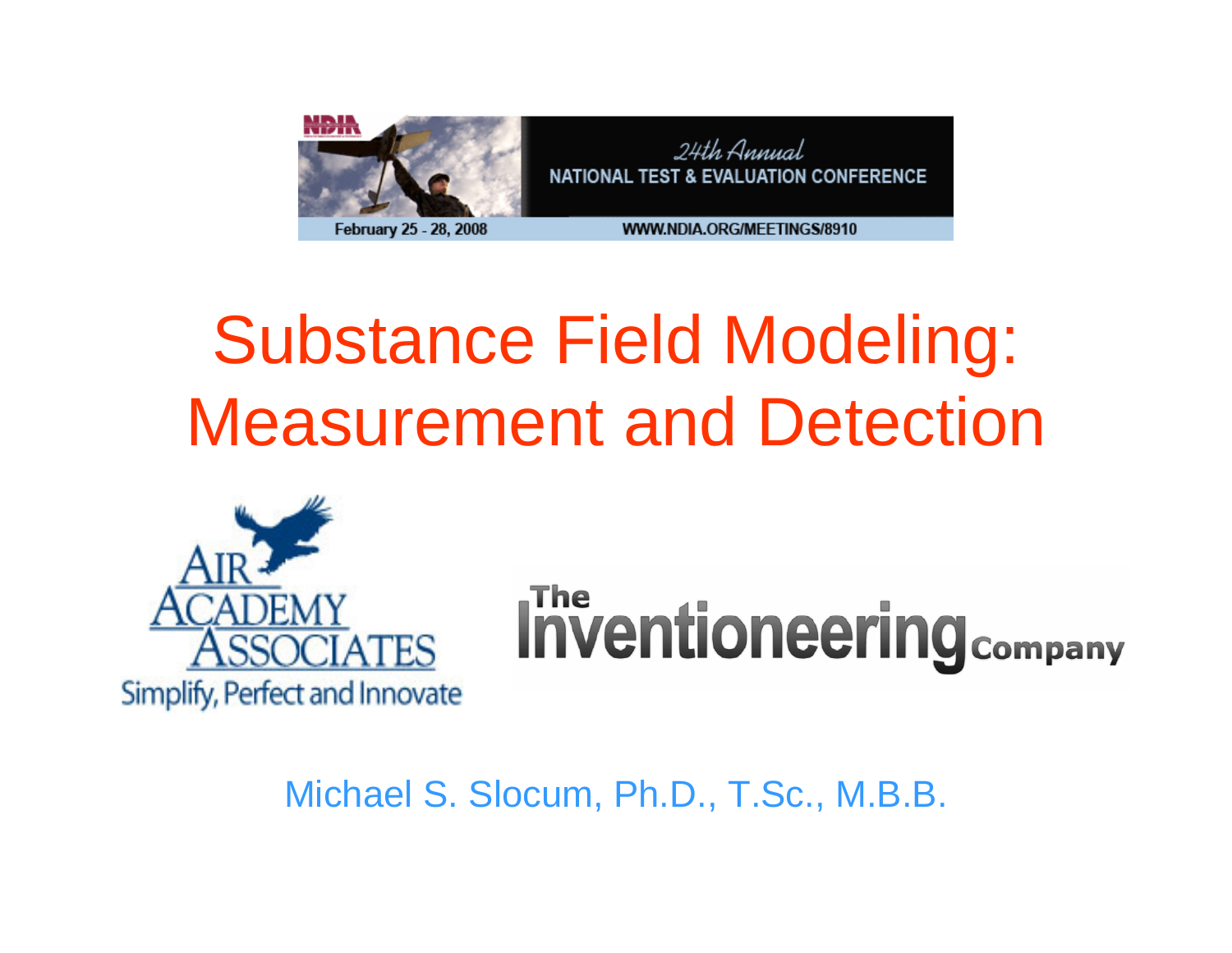## Substance-Field Modeling (SFM)

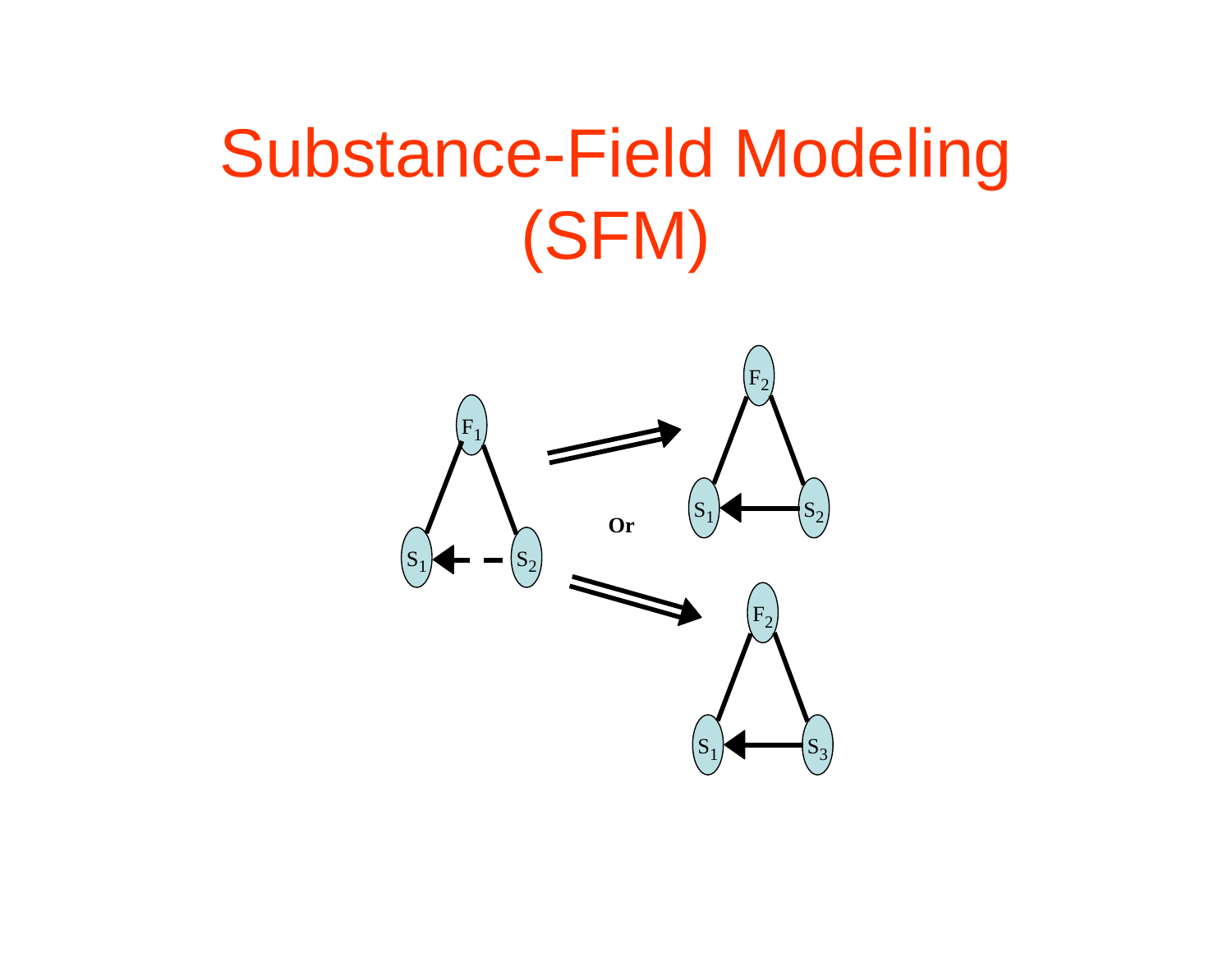# Why A Model?

- Some systems need modeled in order to understand the inequalities and inconsistencies that manifest as problems or insufficiencies
- Complex systems may be better understood with the use of a model
- A SFM identifies specific problem types and then offers solution standards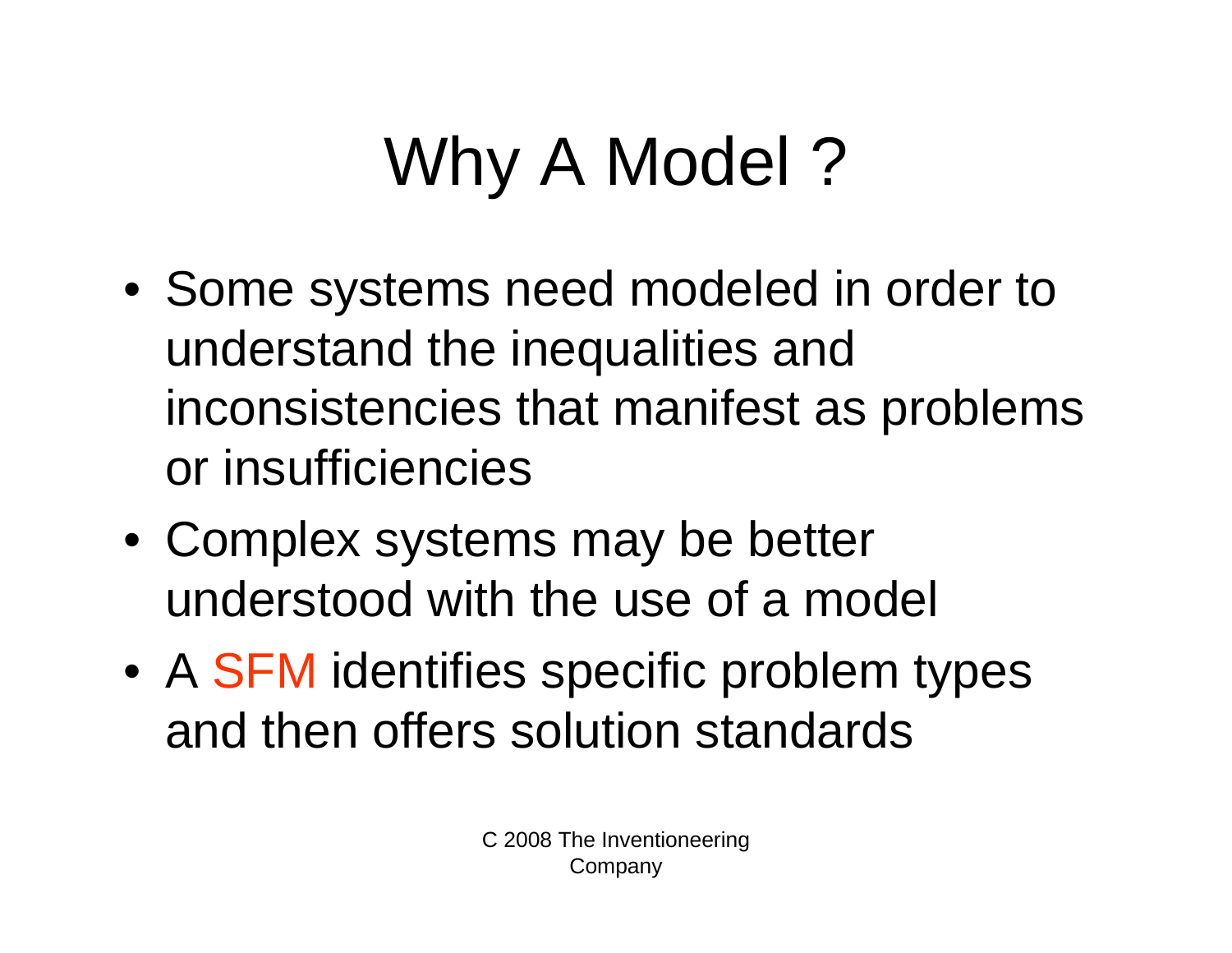## SFM Defined

- Su-Field models are pictorial representations of the elements in the system and the field through which the elements interact.
- These are formed into triangular diagrams
- The diagrams are analyzed for defects
- The particular defect type yields solution standards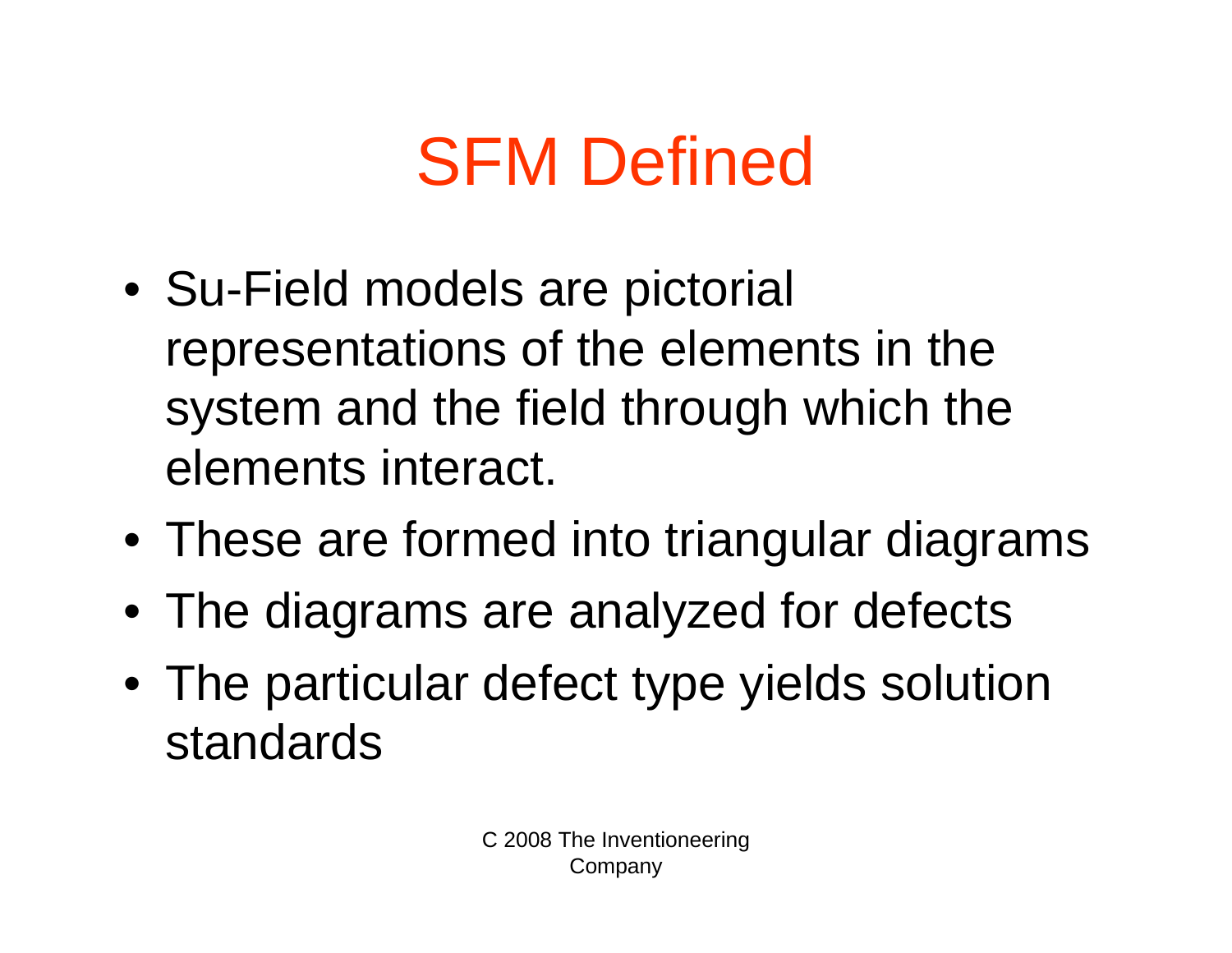## Minimum Model of a Functioning Technical System (SFM)

- Object 1, Substance 1
- Object 2, Substance 2
- Field or force (energy)
- Object 1 interacts with Object 2 through the field or force, Field
- Model system using triangle

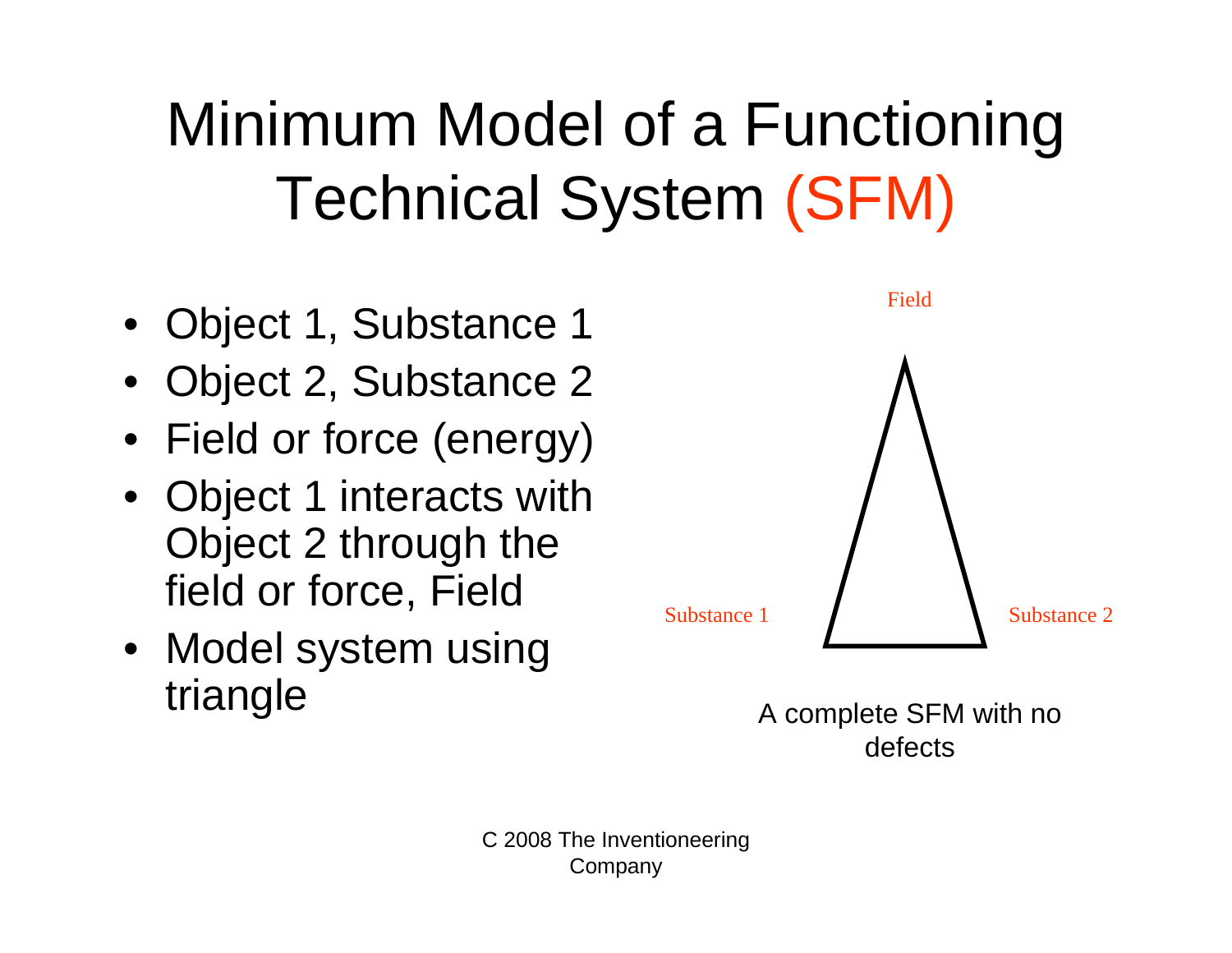## The Model

- Substance 1 is known as the *workpiece*
- Substance 2 is known as the *tool*
- The *tool* is applied to the *workpiece* and the state of the state this is the flow of energy through the model
- The *field* is the connecting component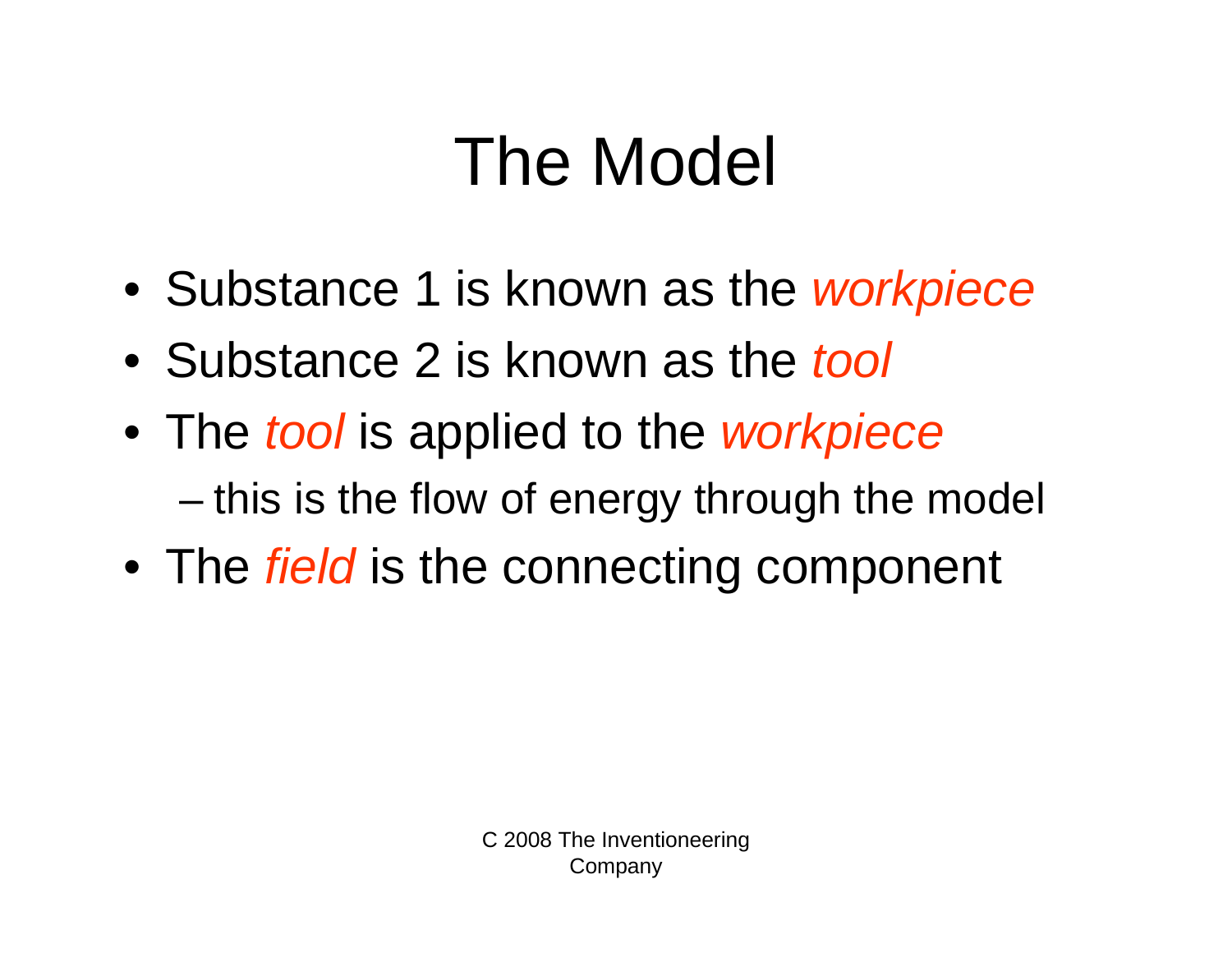## The *Field*

- The *Field* is divided into sub-groups:
	- Me: mechanical
	- Th: thermal
	- Ch: chemical
	- E: electrical
	- **Links of the Common** M: magnetic
	- **Links of the Common** EM: electromagnetic
- The subgroup is used as a subscript to the F in the Su-Field Model ( i.e., F<sub>Me</sub>, F<sub>Ch</sub> )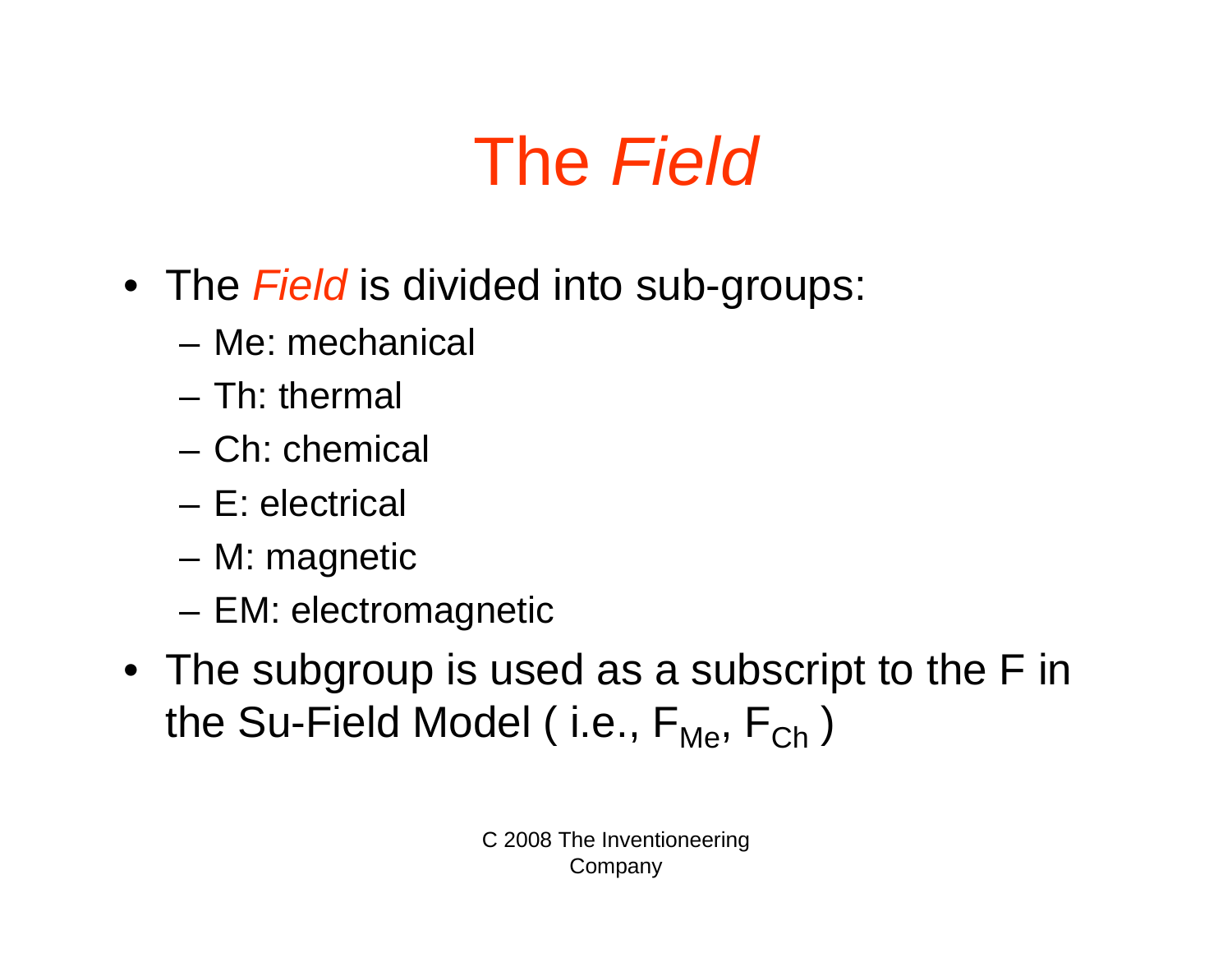## Example

### A person is painting a wall: S1: wall (workpiece) S2: person (tool) F: painting (mechanical field)



Company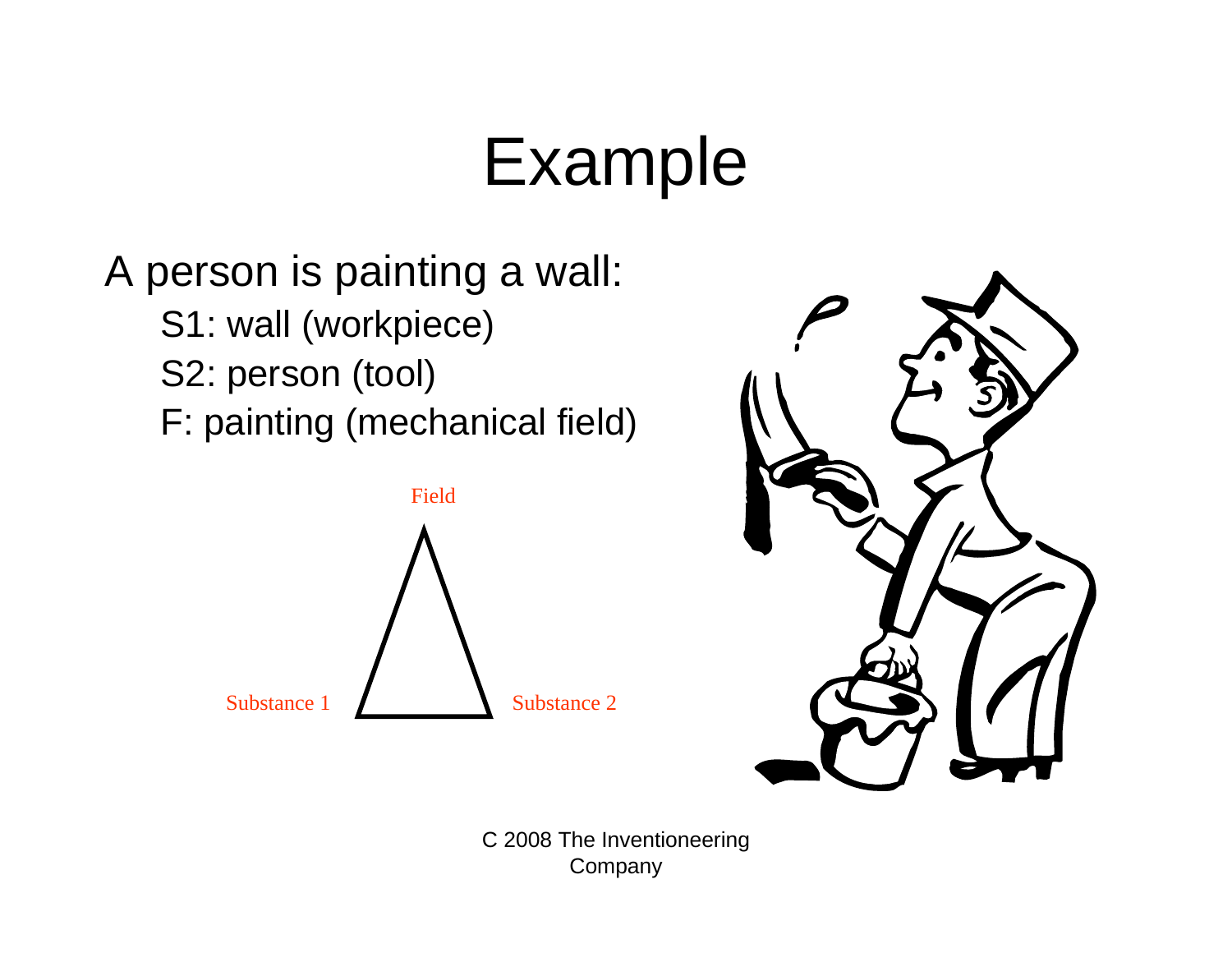## Different Levels of Modeling

- S1: wall
- •S2: person
- $\bullet$ F: painting
- S1: wall
- $\bullet$ S2: paint
- F: adhesion
- •S1: paint
- •S2: brush
- •F: application
- •S1: brush
- •S2: person
- $\bullet$ F: moving application

- $\bullet$ S1: wall
- •S2: brush
- $\bullet$ F: application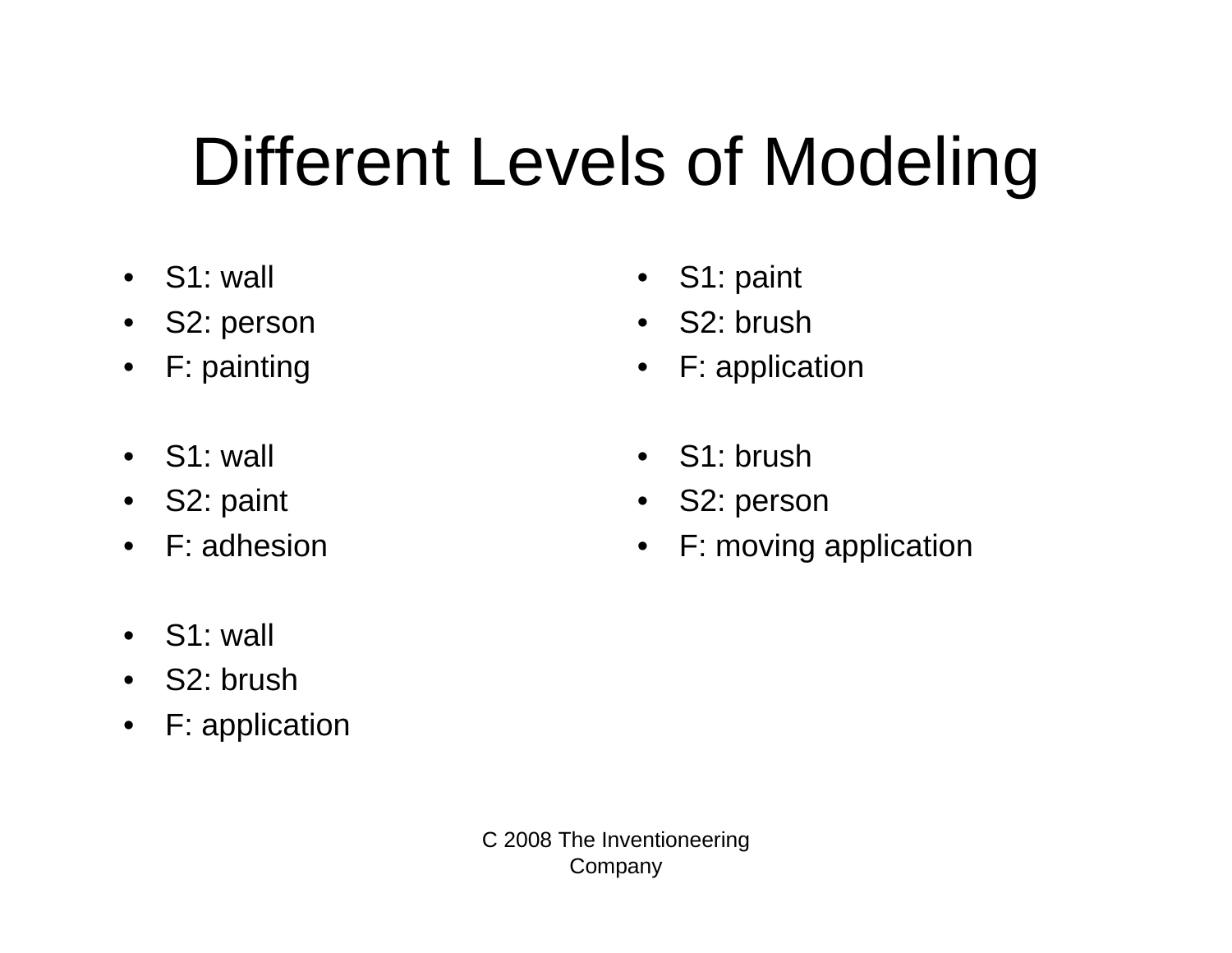## 76 Standard Solutions

• The 76 Standard Solutions were developed from patterns of solutions of technological / transactional problems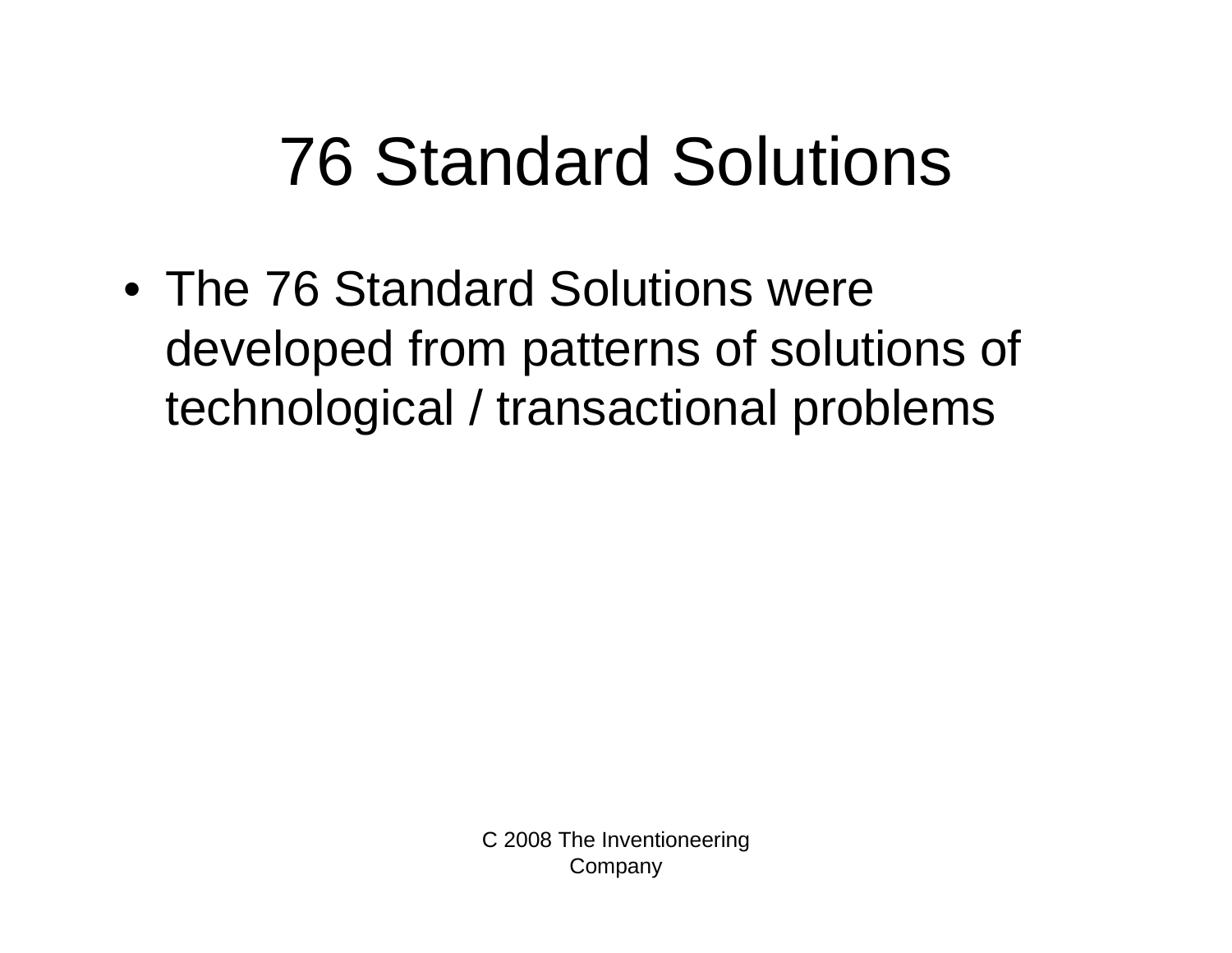## 76 Standards of Solutions

- The Solutions are broken into 5 Classes
	- – Class 1 – Composition and Decomposition of SFMs
	- Class 2 Evolution of SFMs
	- – Class 3 – Transition to Super-system and Micro-level
	- **Class 4 – Measurement and Detection Standards**
	- and the state of Class 5 – Helpers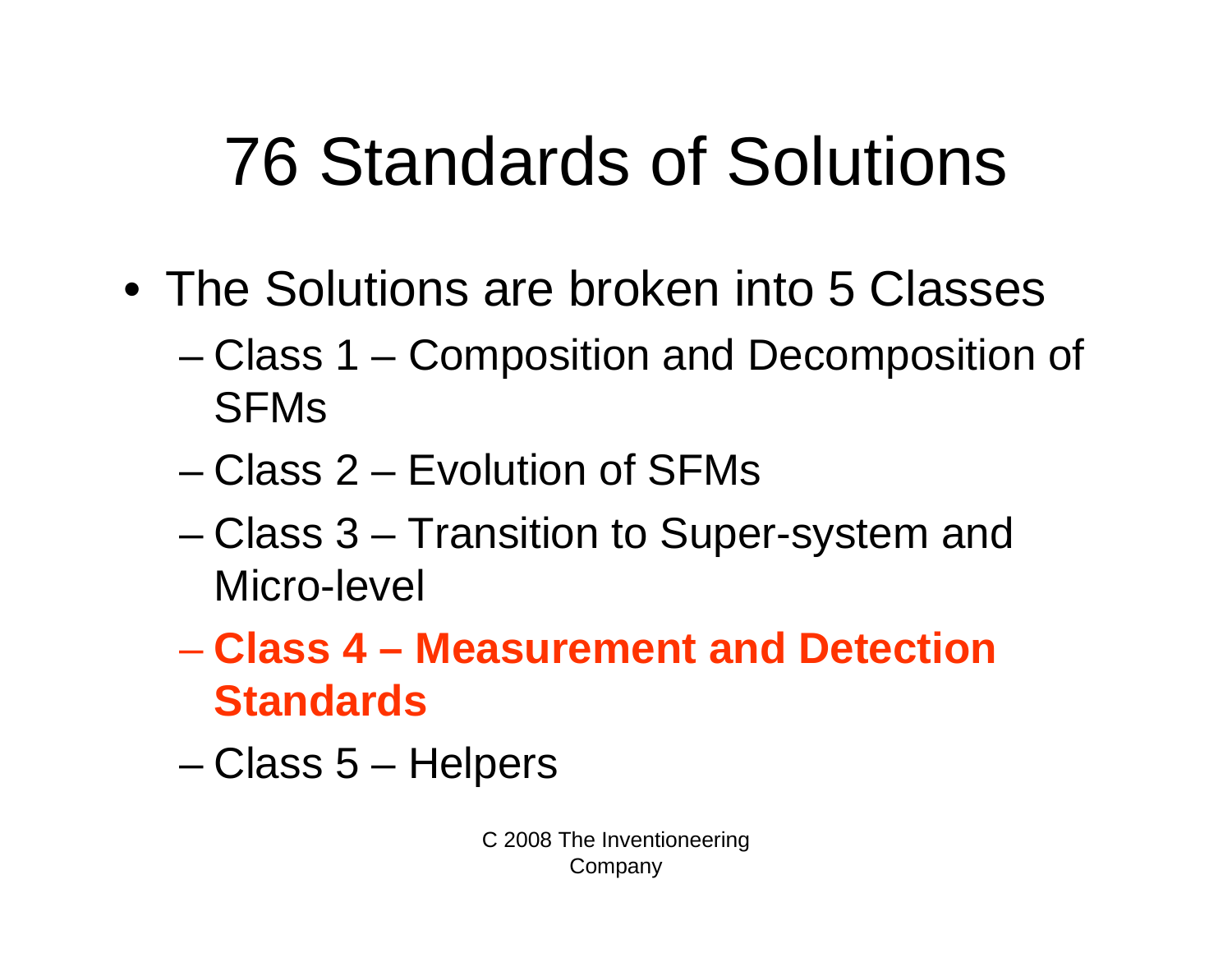### The 5 Classes

 $\mathrm{F}_1$ 

 $\mathrm{F}_2$ 

 $_1$   $\longrightarrow$   $S_2$ 

 $\mathrm{F}_2$ 

 $_1$  S<sub>3</sub>

 ${\rm S}_1$ 

**Or**

 ${\rm S}_1$ 

 $_{1}$  –  $\left| S_{2} \right|$ 

 ${\rm S}_1$ 

CLASS 1. COMPOSITION AND DECOMPOSITION OF SFMS

GROUP 1-1: SYNTHESIS OF A SFMGROUP 1-2: DECOMPOSITION OF SFMS

CLASS 2. EVOLUTION OF SEMS

GROUP 2-1: TRANSITION TO COMPLEX SFMSGROUP 2-2: EVOLUTION OF SFMGROUP 2-3: EVOLUTION BY COORINATING RHYTHMSGROUP 2-4: FERROMAGNETIC SFMS (FESFMS)

CLASS 3. TRANSITIONS TO SUPERSYSTEM AND MICROLEVEL

GROUP 3-1: TRANSITIONS TO BISYSTEM AND POLYSYSTEMGROUP 3-2: TRANSITION TO MICROLEVEL

**CLASS 4. MEASUREMENT AND DETECTION STANDARDS**

**GROUP 4-1: INSTEAD OF MEASUREMENT AND DETECTION - SYSTEM CHANGEGROUP 4-2: SYNTHESIS OF A MEASUREMENT SYSTEMGROUP 4-3: ENHANCEMENT OF MEASUREMENT SYSTEMSGROUP 4-4: TRANSITION TO FERROMAGNETIC OR OTHER SURROGATE MEASUREMENT SYSTEMSGROUP 4-5: EVOLUTION OF MEASUREMENT SYSTEMS**

CLASS 5. SPECIAL RULES OF APPLICATION

GROUP 5-1: SUBSTANCE INTRODUCTIONGROUP 5-2: INTRODUCTION OF FIELDSGROUP 5-3: USE OF PHASE TRANSITIONSGROUP 5-4: PHYSICAL EFFECTS USEGROUP 5-5: SUBSTANCE PARTICLES OBTAINING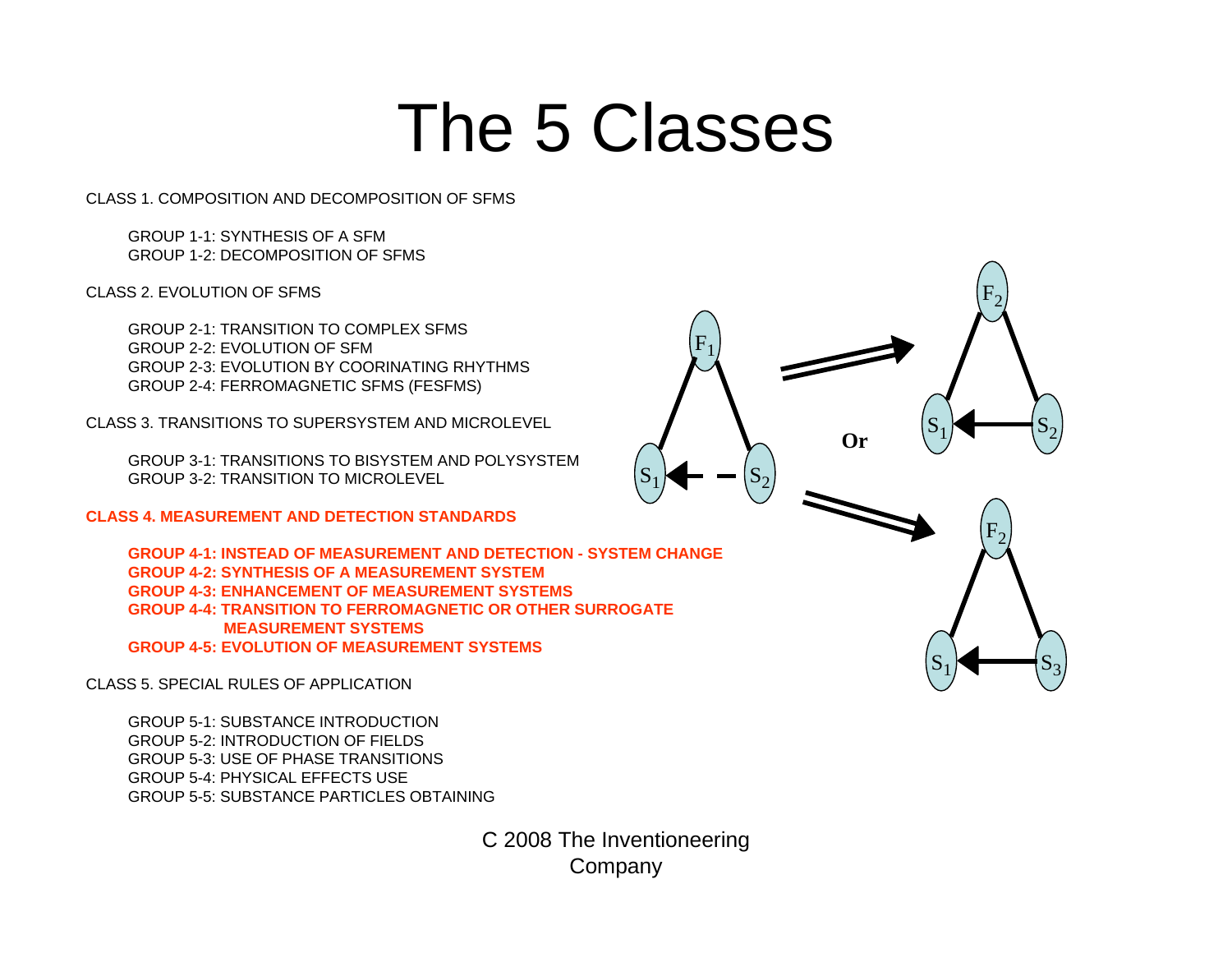## Example: Standard 4-3-1

- If we are given the problem of measurement and the problem cannot be changed to remove the need for measurement, and it is impossible to use copies or pictures, it is proposed to transform this problem into the a problem of successive detection of changes.
- *Example: To measure temperature, it is possible to use a material that changes its color depending on the current value of the temperature. Alternatively, several materials can be used to indicate different temperatures.*

*Uses color as a surrogate measurement.*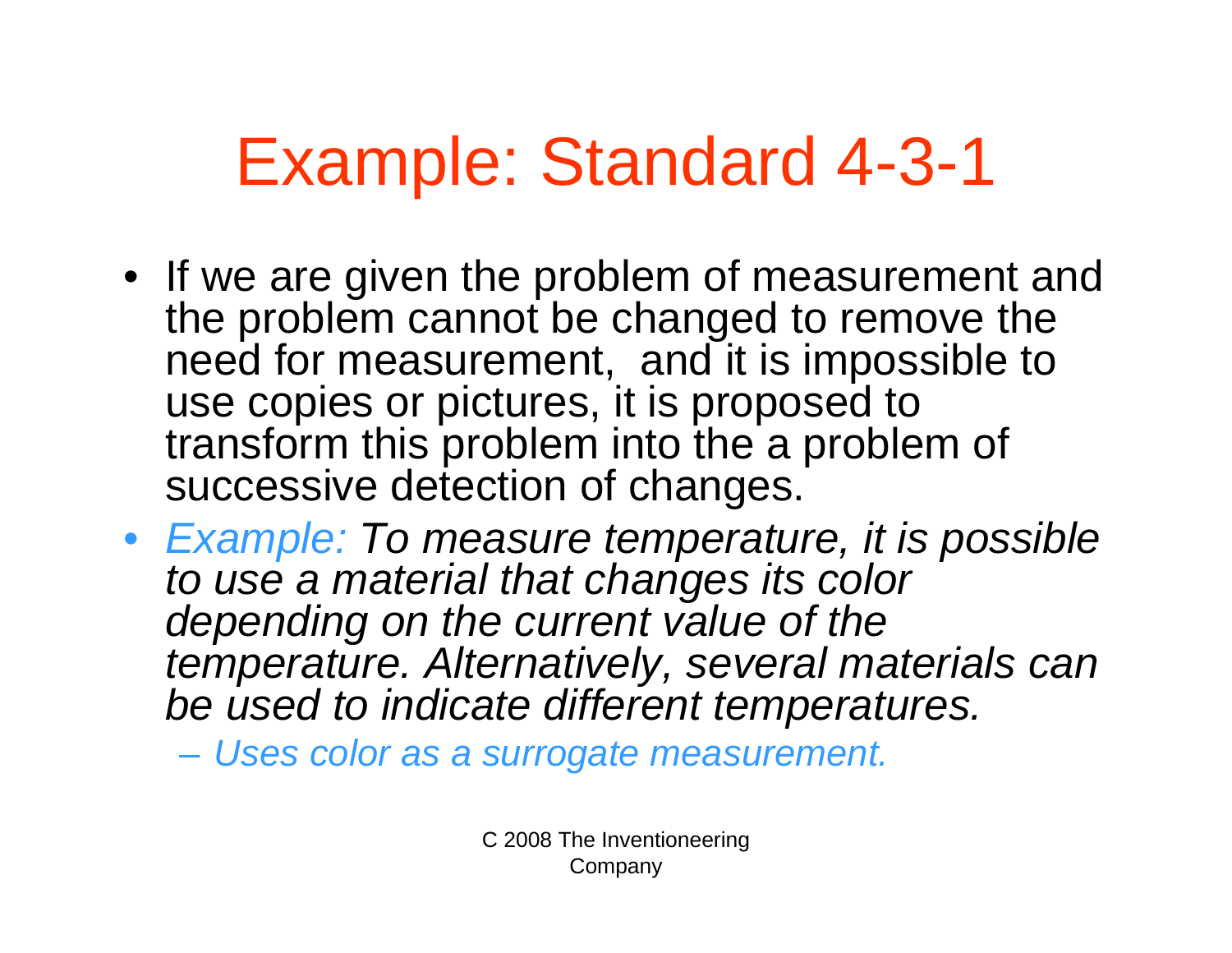#### SFM Algorithm

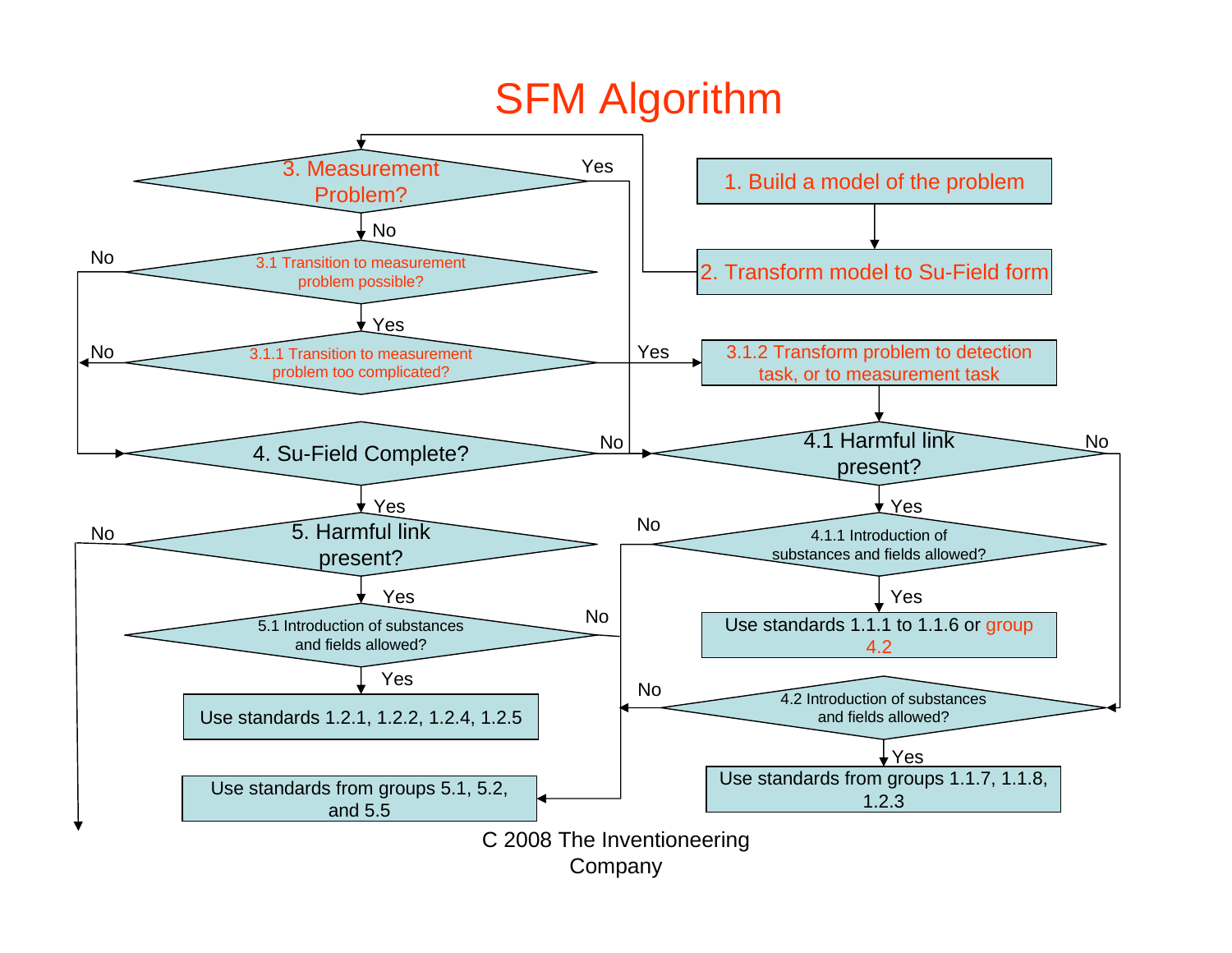

Company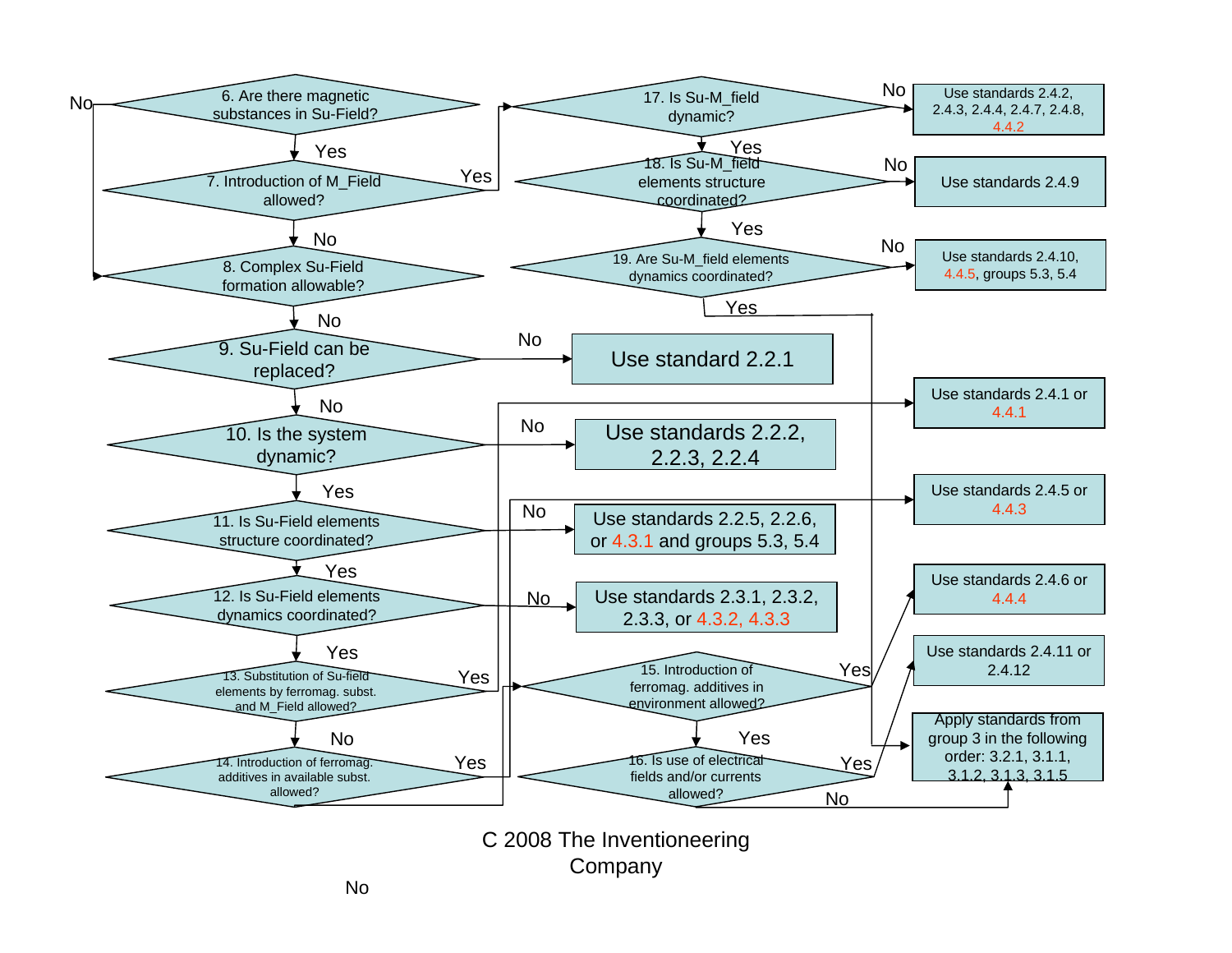## ISS Solar Panel Array



SFM was used to create solutions for surface imperfection problems in the ISS Solar Panel Array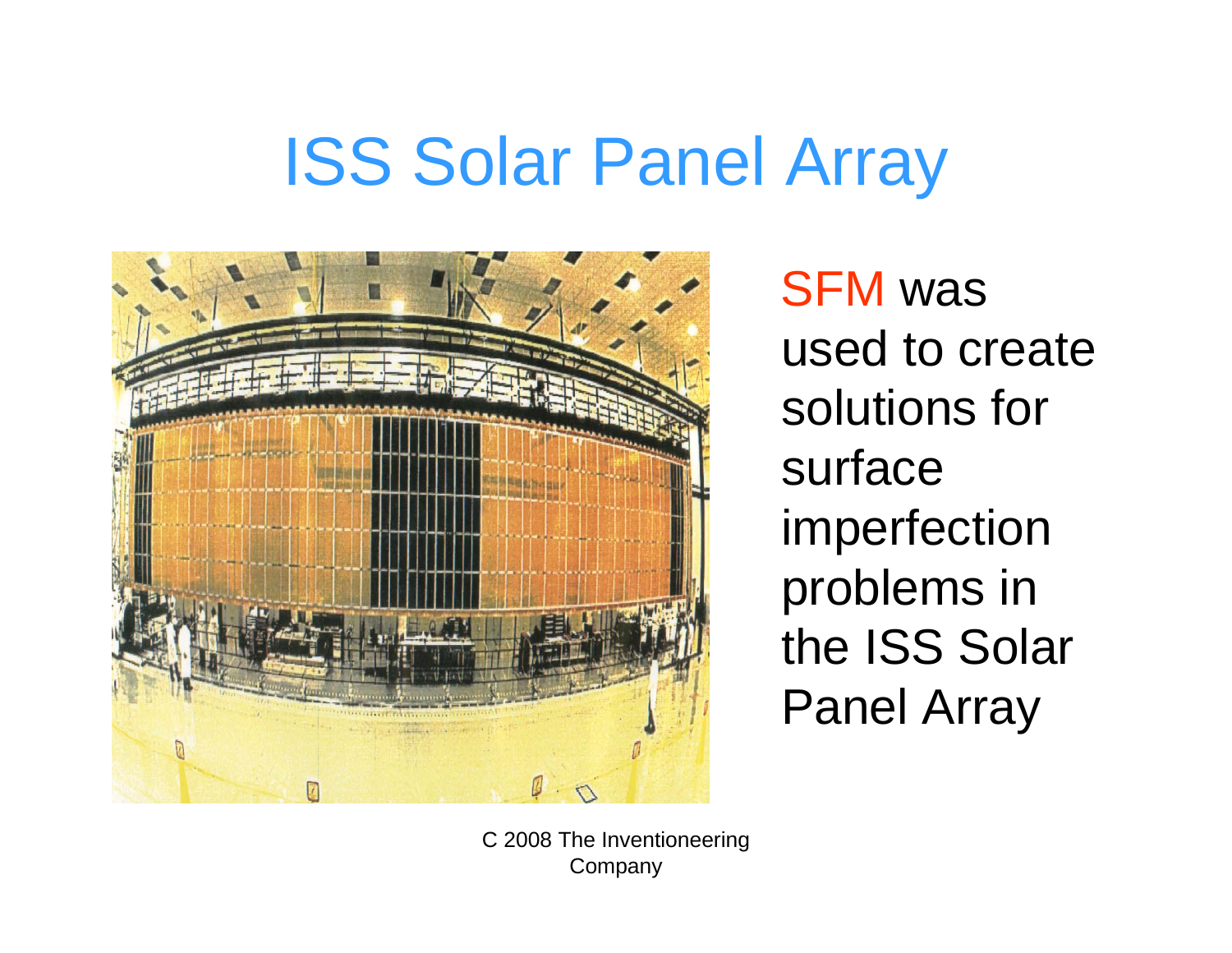### SeaWolf Submarine



SFM was used extensively throughout the development of the fore and aft passive sonar arrays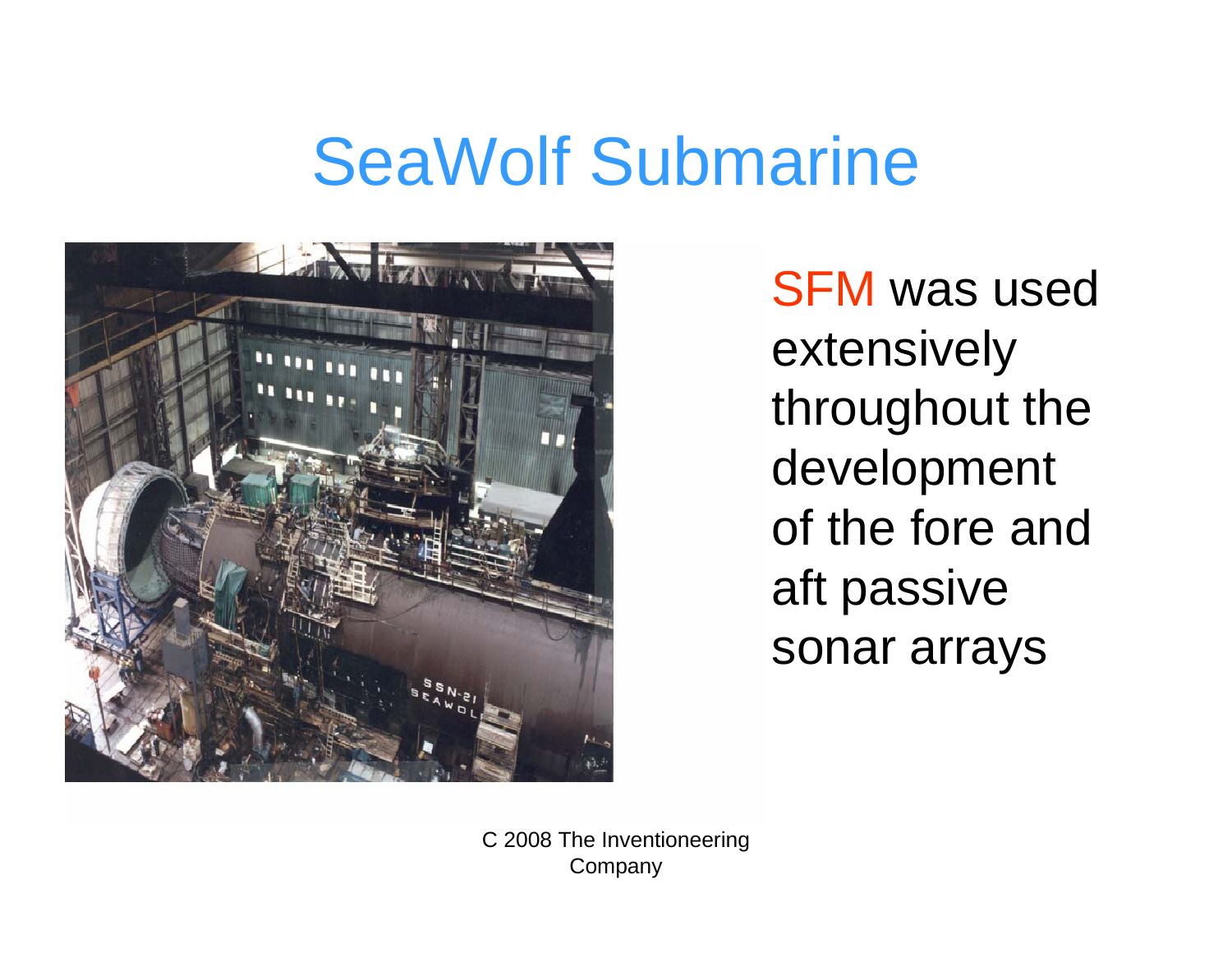## Cassini-Huygens Satellite



SFM was used in many cases to help understand complex system interactions and create isolation systems for the Huygens Probe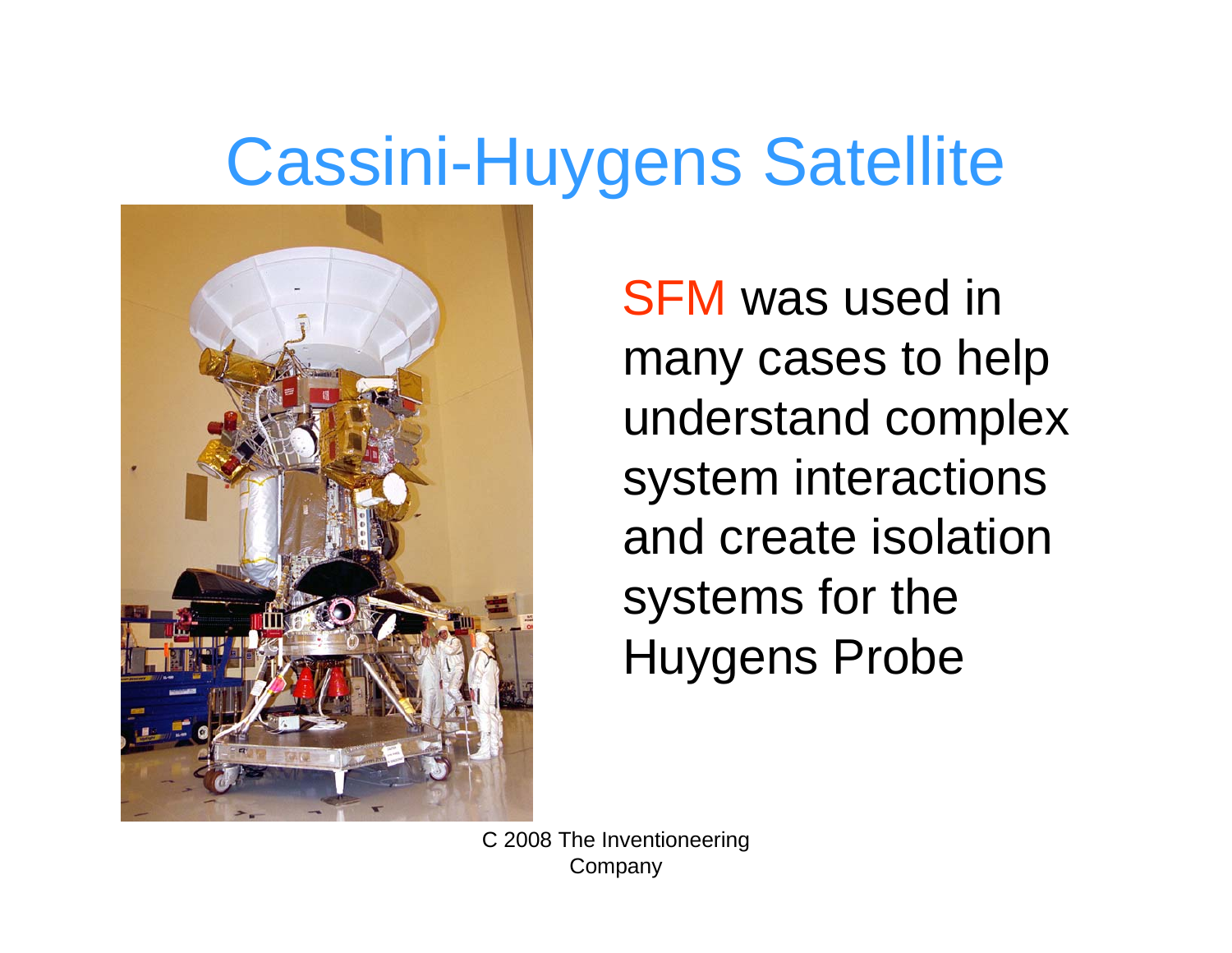## **Conclusions**

- SFM is a powerful method of understanding a system and all interactions
- SFMs that contain defects may be solved using the 76 Standards
- The SFM Algorithm simplifies standard selection
- SFM Theory may be learned as part of an Advanced TRIZ curriculum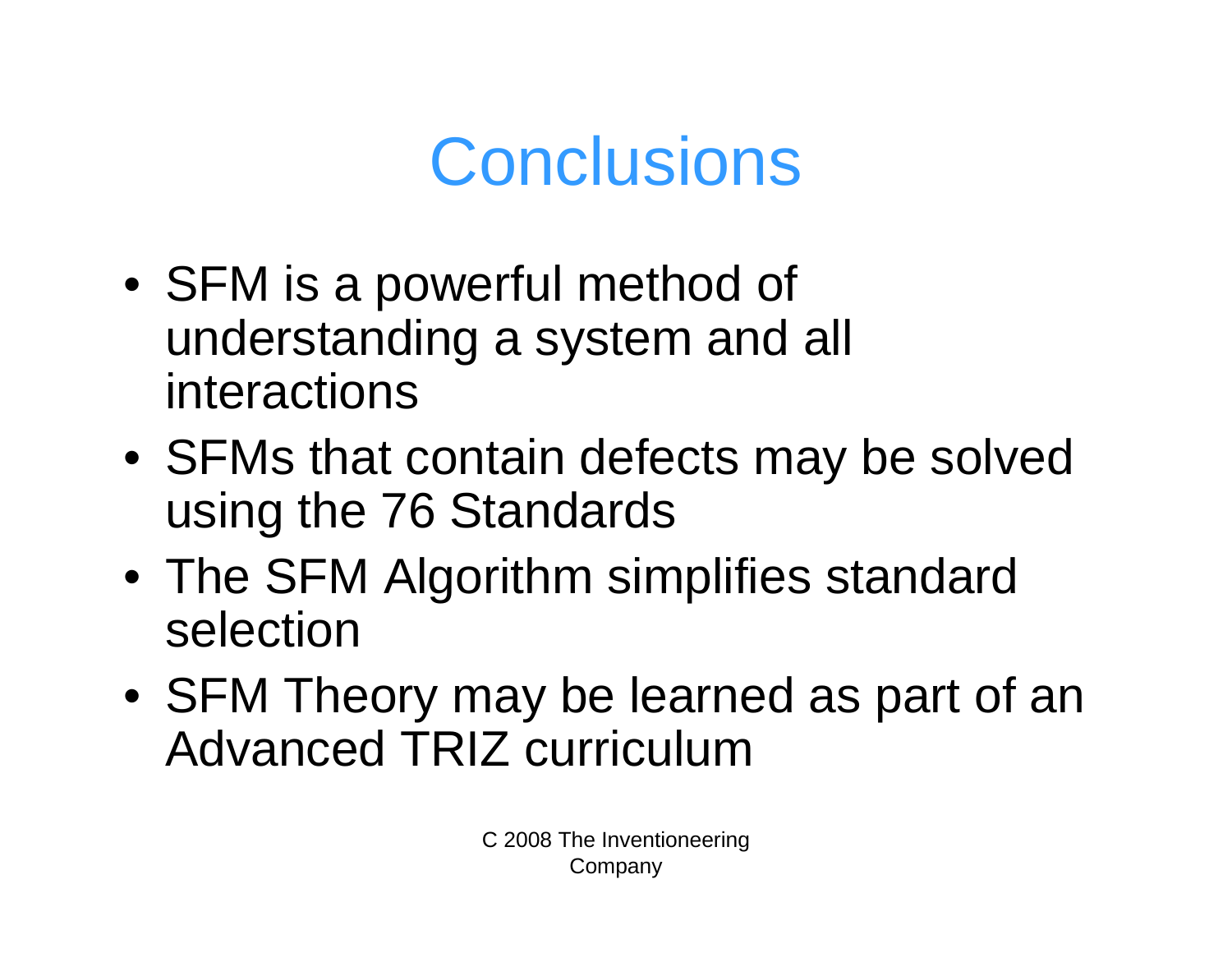### You can learn more at: [www.realinnovation.com](http://www.realinnovation.com/)**Y** Reallnnovation [www.triz-journal.com](http://www.triz-journal.com/)

### [www.inventioneeringco.com](http://www.inventioneeringco.com/) and [www.airacad.com](http://www.airacad.com/)



# **Inventioneering Company**

**TRIZJournal**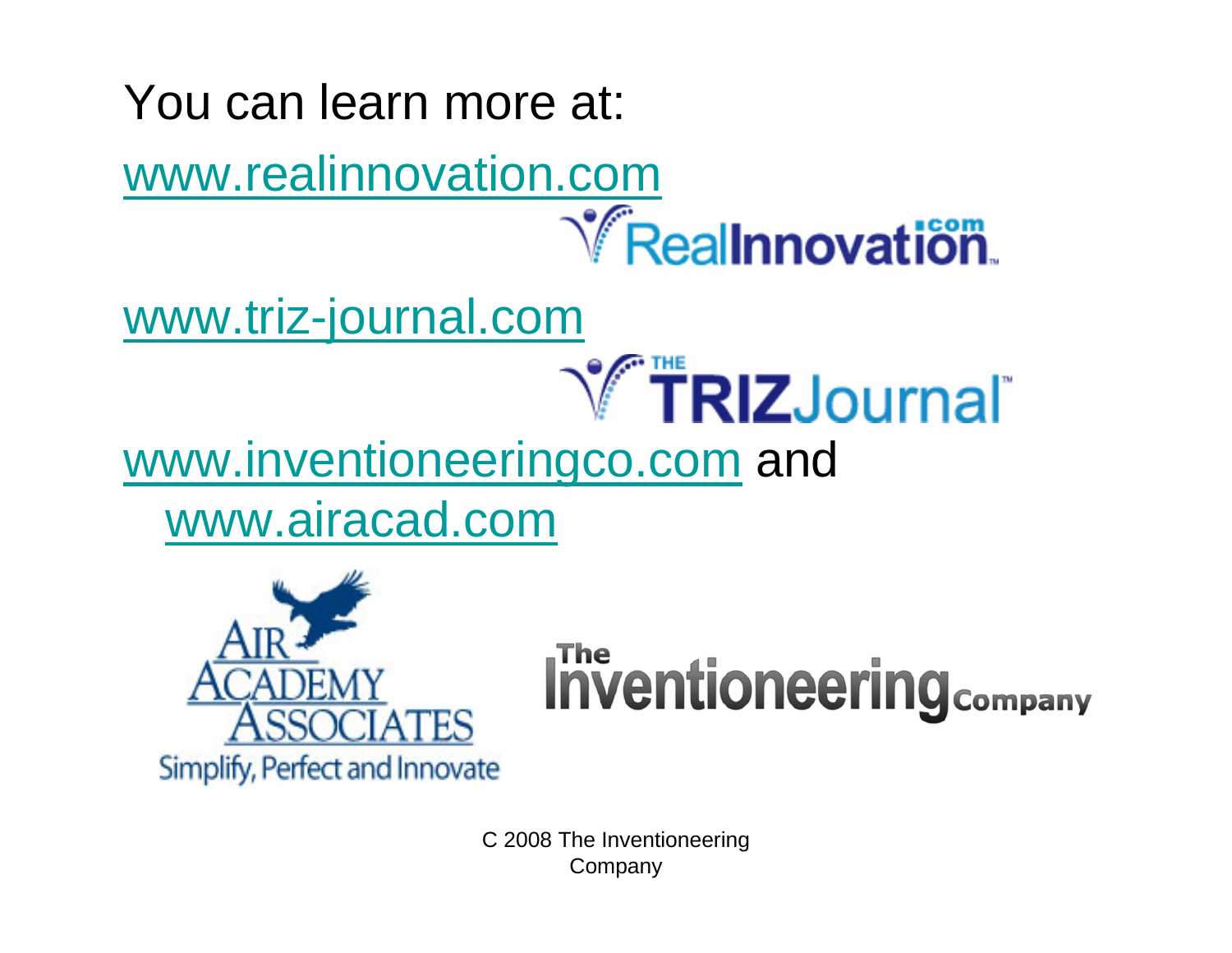### **Class 4 – Measurement and Detection Standards**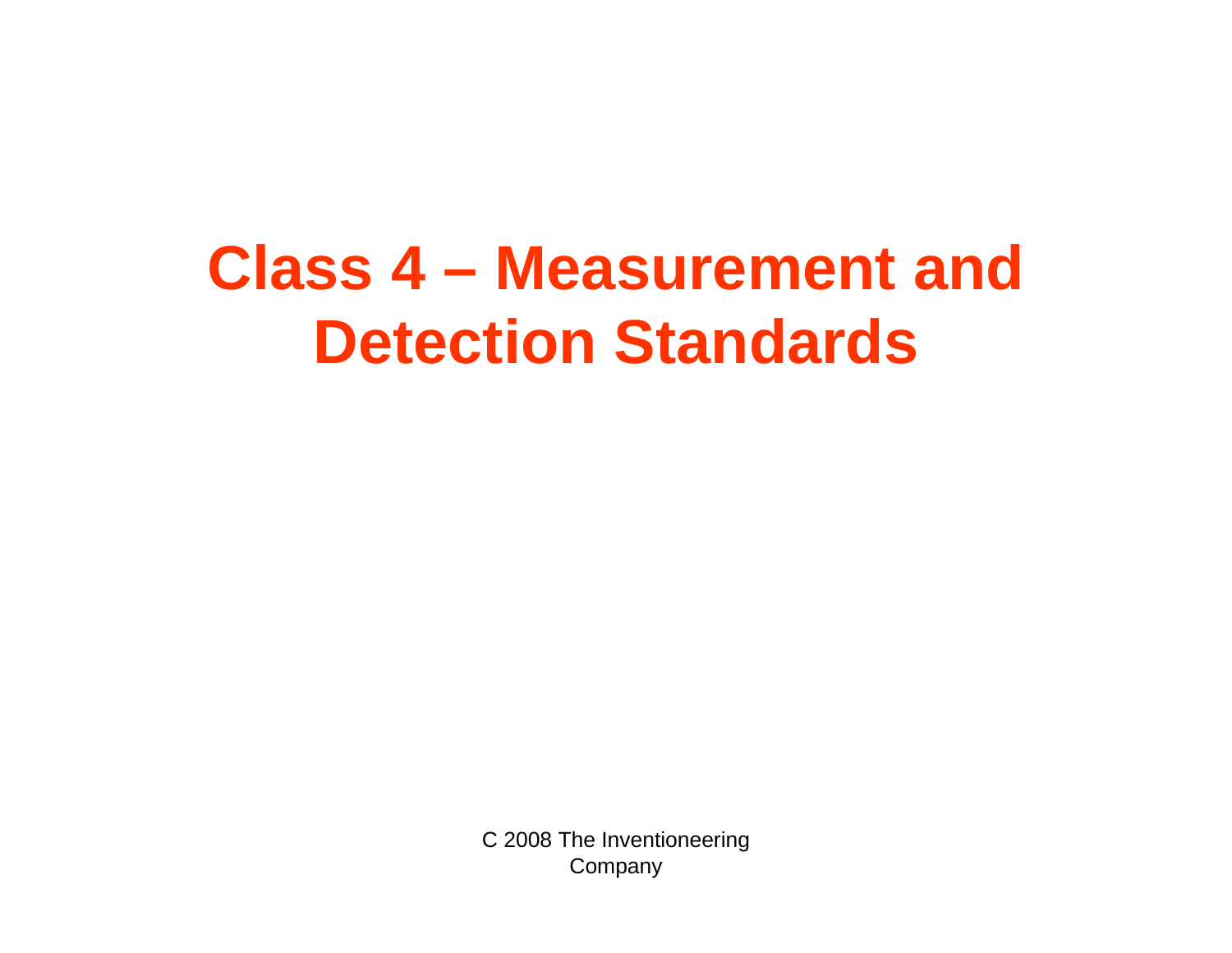### **CLASS 4: MEASUREMENT AND DETECTION STANDARDS**GROUP 4-1: CHANGE INSTEAD OF MEASUREMENT AND DETECTION

### **STANDARD 4-1-1**

If a problem involves detection or measurement, it is proposed to change the problem in such a way, so that there should be no need to perform detection of measurement at all.

C 2008 The Inventioneering **Company Example:** To prevent a permanent electric motor from overheating, its temperature is measured by a temperature sensor. If to make the poles of the motor of an alloy with a Curie point equal to the critical value of the temperature, the motor will stop itself.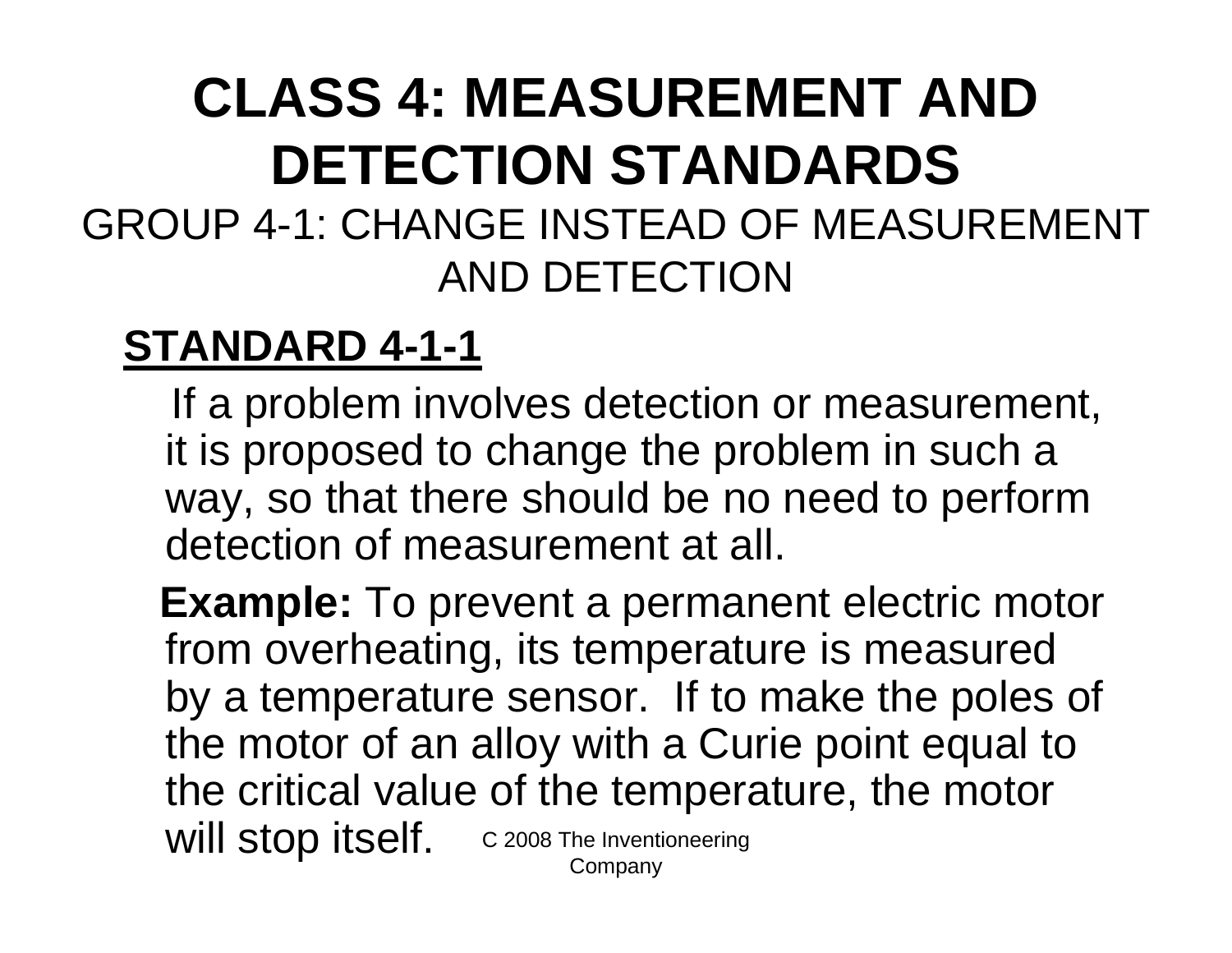### **CLASS 4: MEASUREMENT AND DETECTION STANDARDS**GROUP 4-1: CHANGE INSTEAD OF MEASUREMENT AND DETECTION

### **STANDARD 4-1-2**

If a problem involves detection of measurement, and it is impossible to change the problem to eliminate the need for detection or measurement, it is proposed to change/detect properties of a copy of the object (e.g. picture).

**Example:** It might be dangerous to measure the length of a snake. It is safe to measure its length on a photographic image of the snake, and then recalculate the obtained result.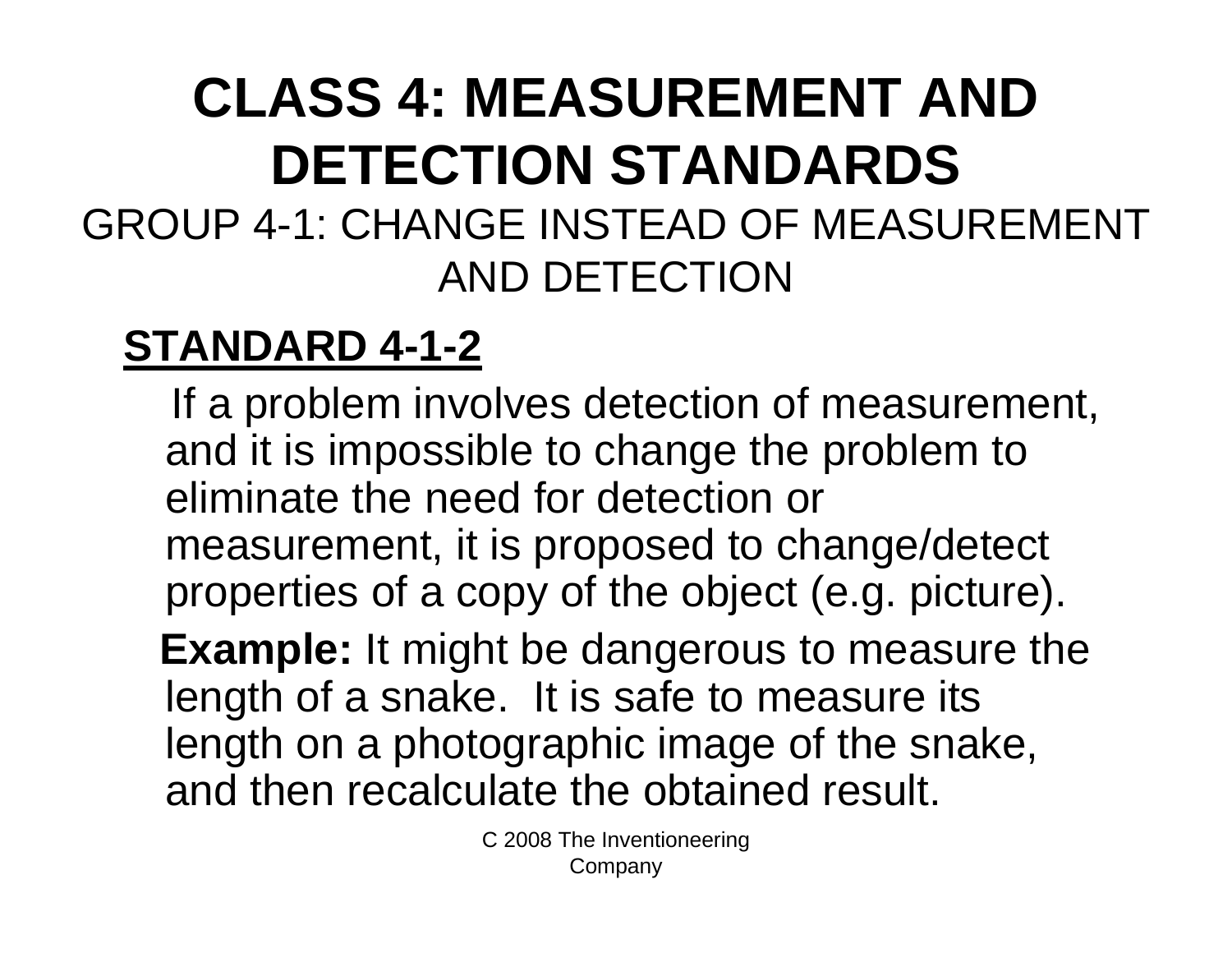### **CLASS 4: MEASUREMENT AND DETECTION STANDARDS**GROUP 4-1: CHANGE INSTEAD OF MEASUREMENT AND DETECTION

#### **STANDARD 4-1-3**

If a problem involves detection or measurement, and the problem cannot be changed to eliminate the need for measurement, and it is impossible to use copies or pictures, it is proposed to transform this problem into a problem of successive detection of changes.

<u>Notes:</u> Any measurement is conducted with a certain degree of accuracy. Therefore, even if the problem deals with continuous measurement, one can always single out a simple act of measurement that involves two successive detections. This makes the problem much simpler.

**Example:** To measure a temperature, it is possible to use a material that changes its color depending on the current value of the temperature. Alternatively, several materials can be used to indicate different temperatures.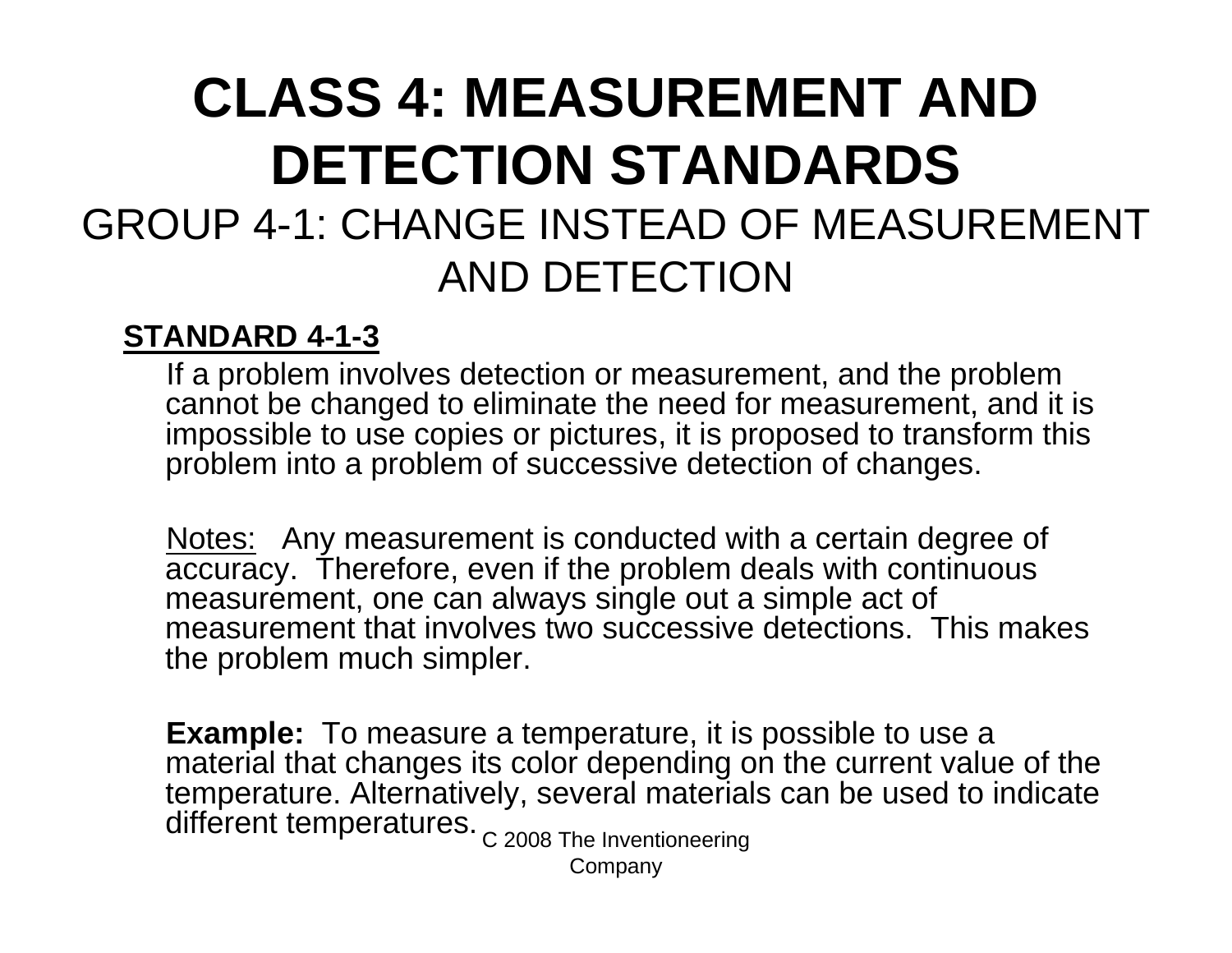#### GROUP 4-2: Synthesis of Measurement System **STANDARD 4-2-1**

If a non-SFM is not easy to detect or measure, the problem is solved by synthesizing a simple or dual SFM with a field at the output. Instead of direct measurement or detection of a parameter, another parameter identified with the field is measured or detected. The field to be introduced should have a parameter that we can easily detect or measure, and which can indicate the state of the parameter we need to detect or measure. **F1**



C 2008 The Inventioneering Company **Example: To detect a moment when liquid starts to boil, an electrical current is passed through the liquid. During boiling, air bubbles are formed - they dramatically reduce electrical resistance of the liquid.**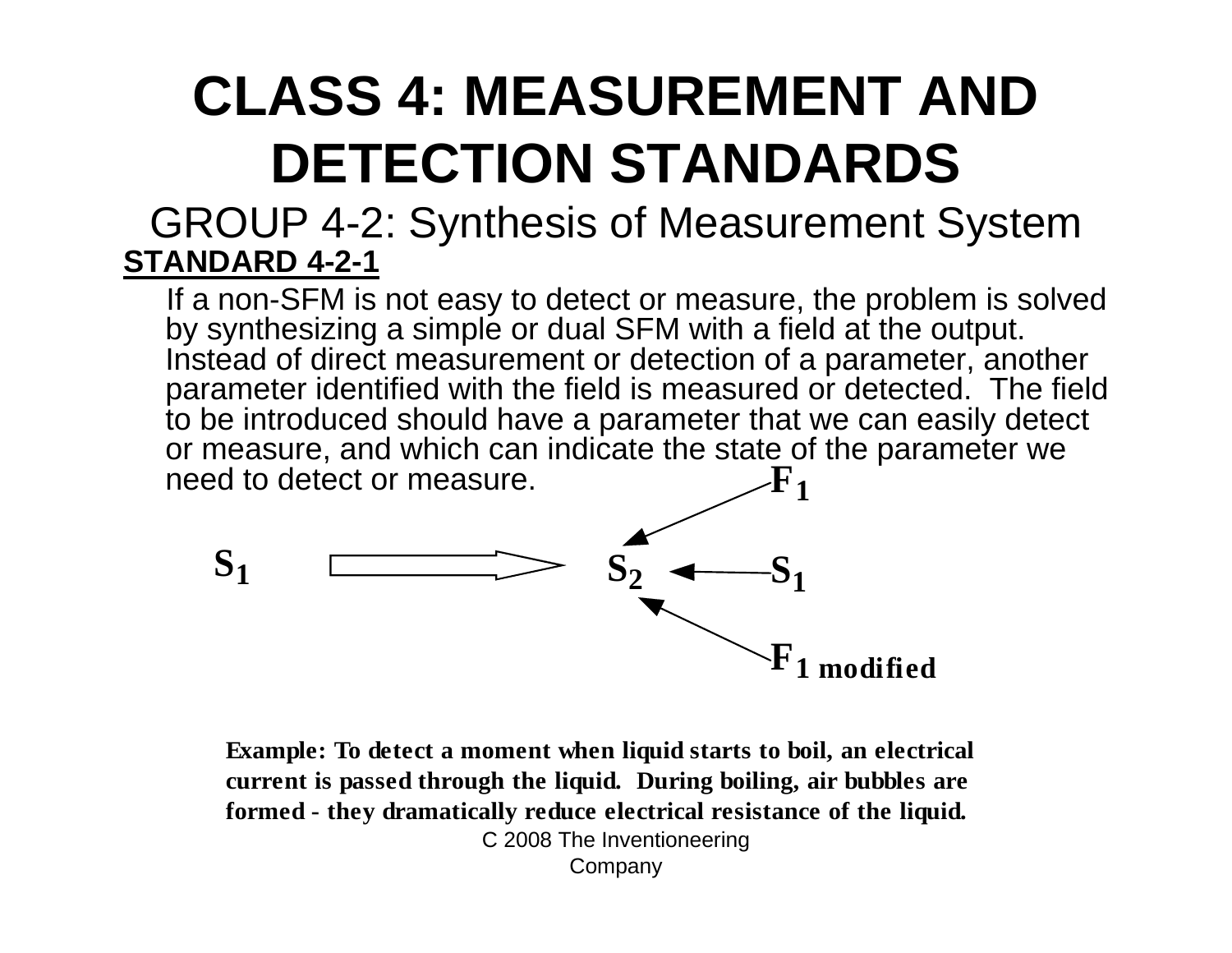#### GROUP 4-2: Synthesis of Measurement System **STANDARD 4-2-2**

If a system (or its part) does not provide detection or measurement, the problem is solved by transition to an internal or external complex measuring SFM, introducing easily detectable additives.



a luminescent powder. C 2008 The Inventioneering Company **Example: To detect leakage in a refrigerator, a cooling agent is mixed with**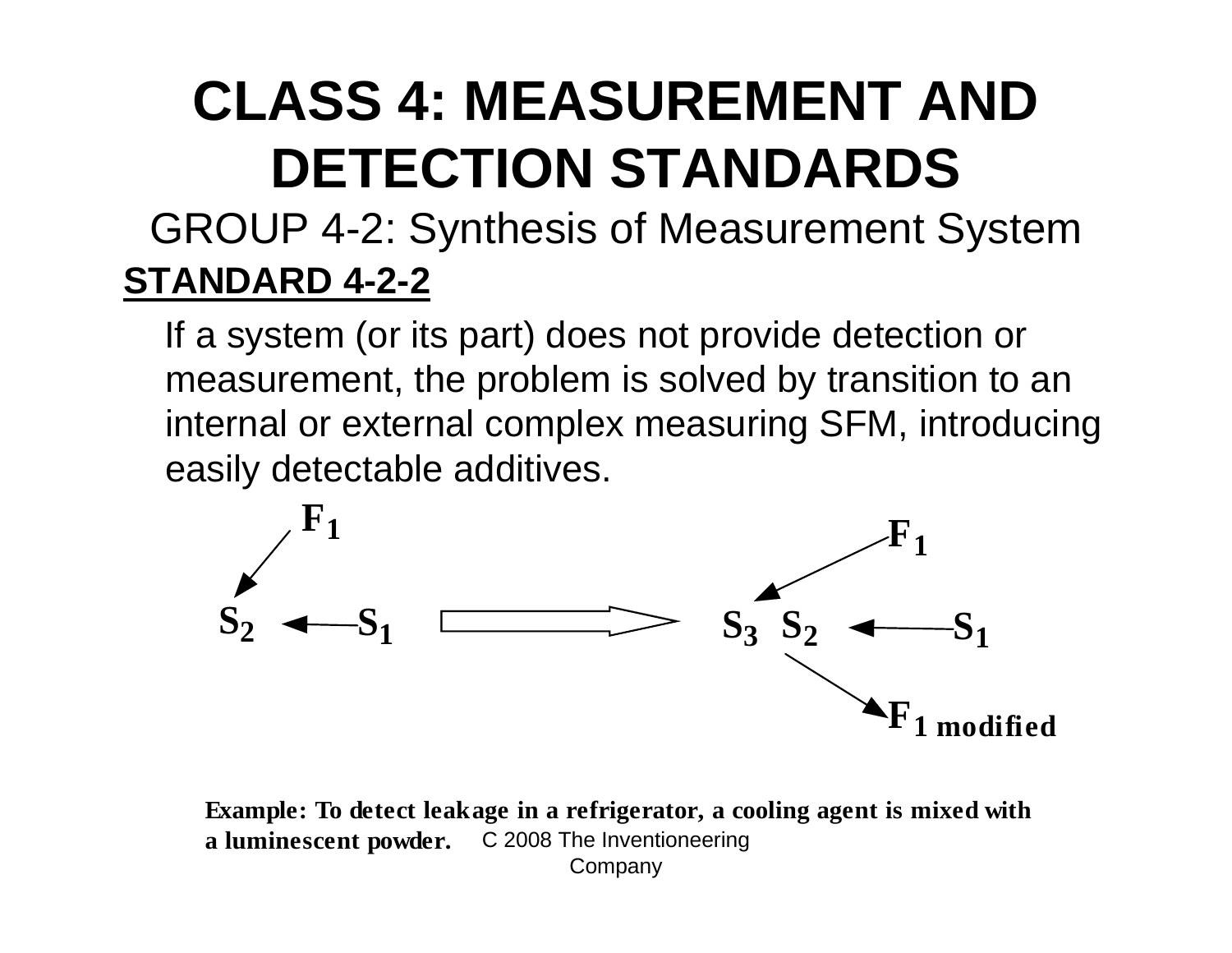GROUP 4-2: Synthesis of Measurement System

#### **STANDARD 4-2-3**

If a system is difficult to detect or to measure at a given moment of time, and it is not allowed or not possible to introduce additives into the object, then additives that create an easily detectable and measurable field should be introduced in the external environment. Changing the state of the environment will indicate the state of the object.

**Example:** To detect wearing of a rotating metal disc contacting with another disc, it is proposed to introduce luminescent powder into the oil lubricant, which already exists in the system. Metal particles collecting in the oil will reduce luminosity of the oil.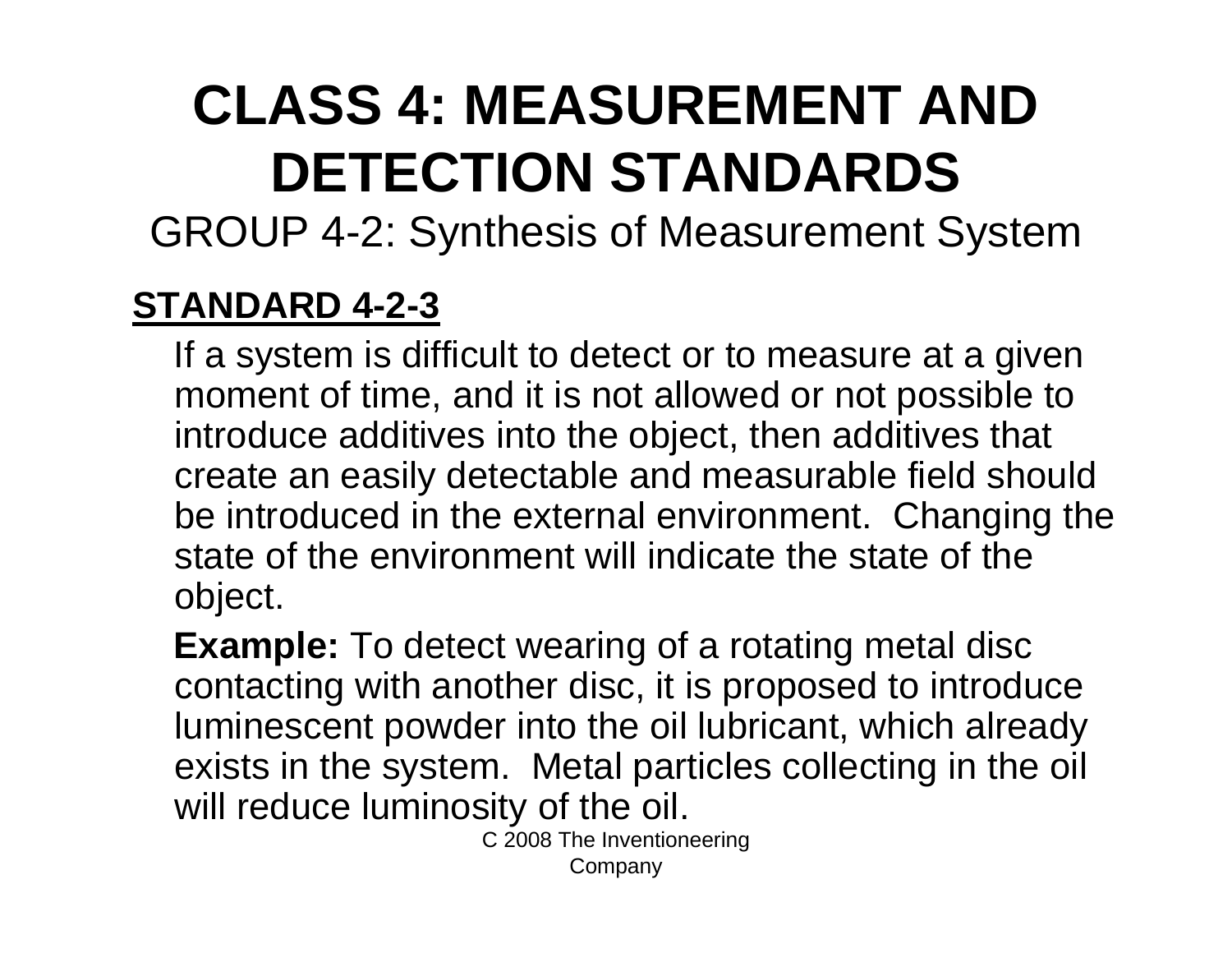GROUP 4-2: Synthesis of Measurement System

#### **STANDARD 4-2-4**

If it is impossible to introduce easily detectable additives in the external environment, these can be obtained in the environment itself, for instance, by decomposing the environment or by changing the aggregate state of the environment.

Notes: In particular, gas or vapor bubbles produced by electrolysis, cavitation or by any other method may often be used as additives obtained by decomposing the external environment.

C 2008 The Inventioneering **Example:** The speed of a water flow in a pipe might be measured by amount of air bubbles resulting from cavitation.

Company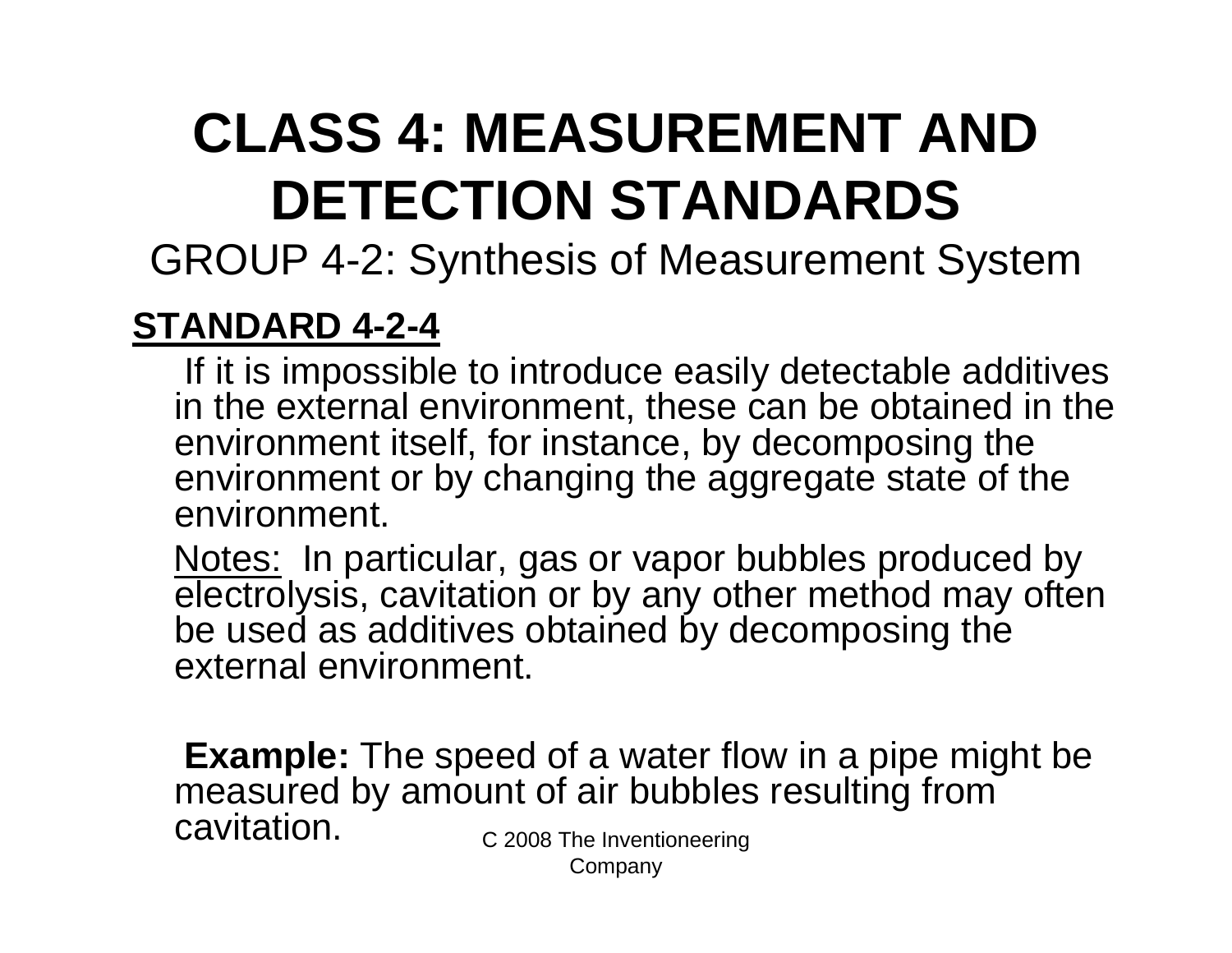GROUP 4-3: Improvement of Measurement Systems

### **STANDARD 4-3-1**

Efficiency of measuring SFM can be improved by the use of physical effects.

**Example:** Temperature of liquid media can be measured by measuring a change of a coefficient of retraction, which depends on the value of the temperature.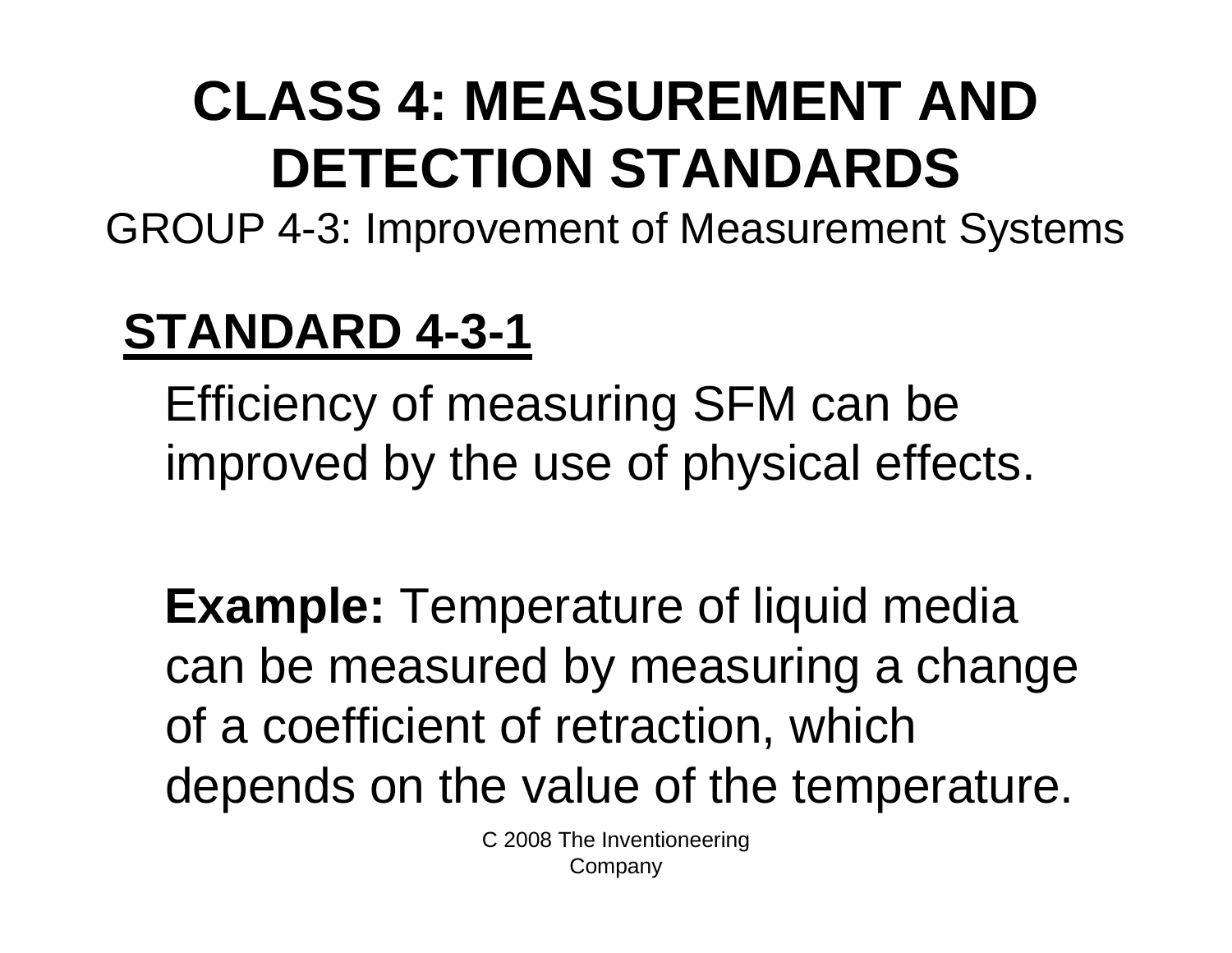GROUP 4-3: Improvement of Measurement Systems

#### **STANDARD 4-3-2**

If it is impossible to detect or measure directly the changes in the system, and no field can be passed through the system, the problem can be solved by exciting resonance oscillations (of the entire system or of its part), whose frequency change is an indication of the changes taking place.

**Example:** To measure the mass of a substance in a container, the container is subjected to mechanically forced resonance oscillations. The frequency of the oscillations depends on the mass of the system.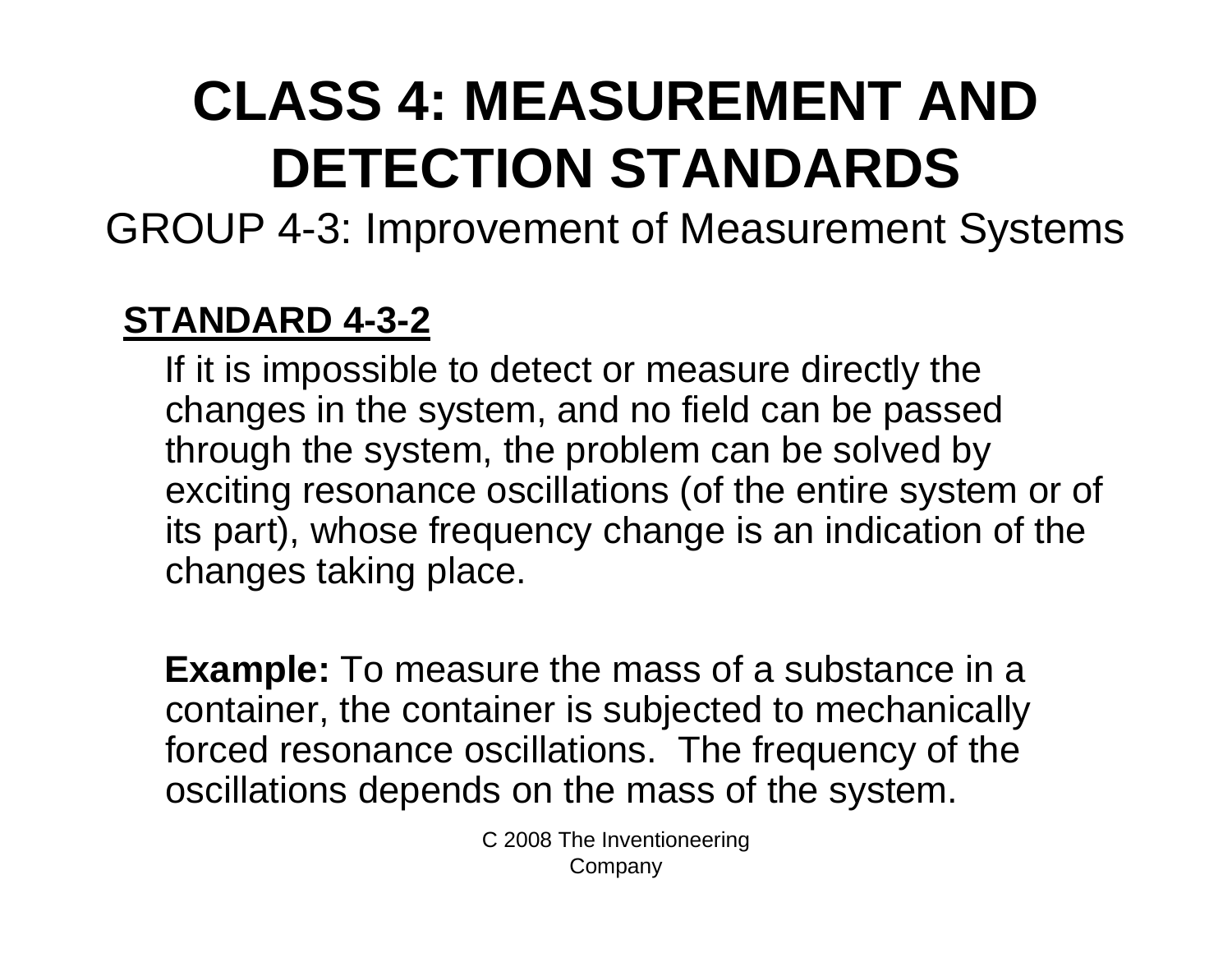GROUP 4-3: Improvement of Measurement Systems

### **STANDARD 4-3-3**

If resonance oscillations may not be excited in a system, its state can be determined by a change in the natural frequency of the object (external environment) connected with the system.

**Example:** The mass of boiling liquid can be measured by measuring the natural frequency of gas resulting form evaporation.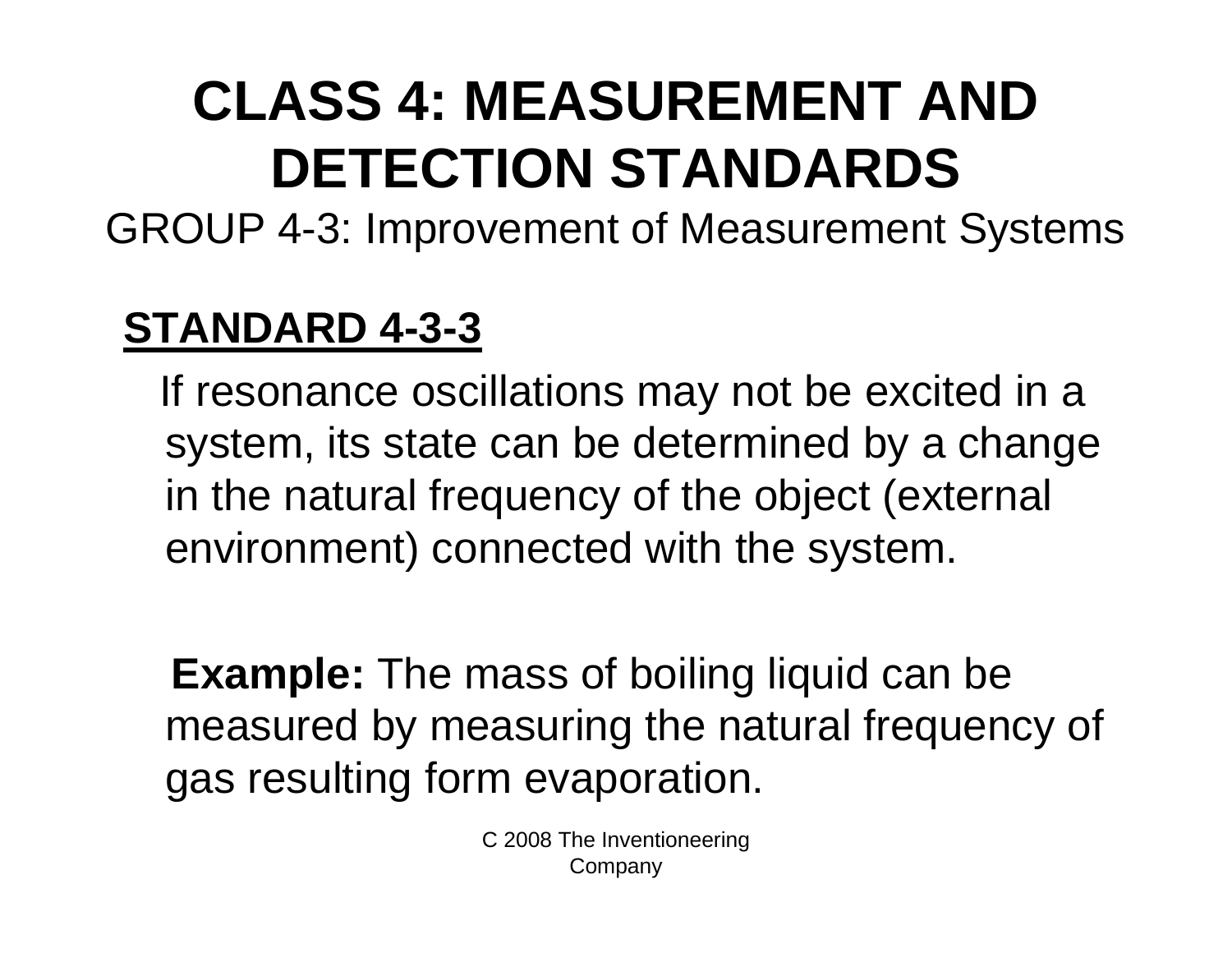GROUP 4-4: Transition to Ferromagnetic Measurement **Systems** 

### **STANDARD 4-4-1**

Efficiency of a measuring SFM can be improved by using a ferromagnetic substance and a magnetic field.

Notes: The standard indicates the use of a non-fragmented ferromagnetic object.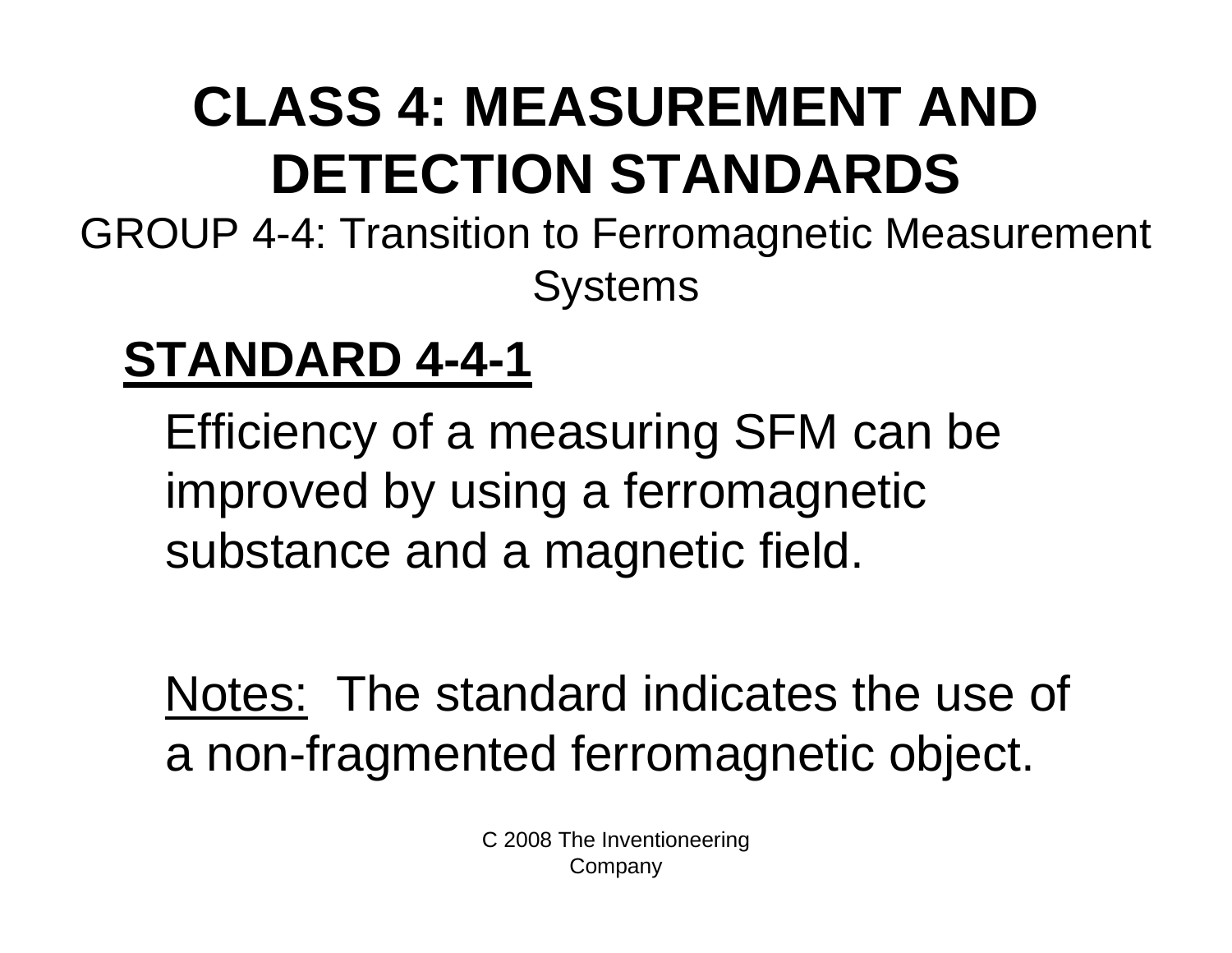GROUP 4-4: Transition to Ferromagnetic Measurement **Systems** 

### **STANDARD 4-4-2**

Efficiency of detection or measurement can be improved by transition to ferromagnetic SFMs, replacing one of the substances with ferromagnetic particles (or adding ferromagnetic particles) and by detecting or measuring the magnetic field.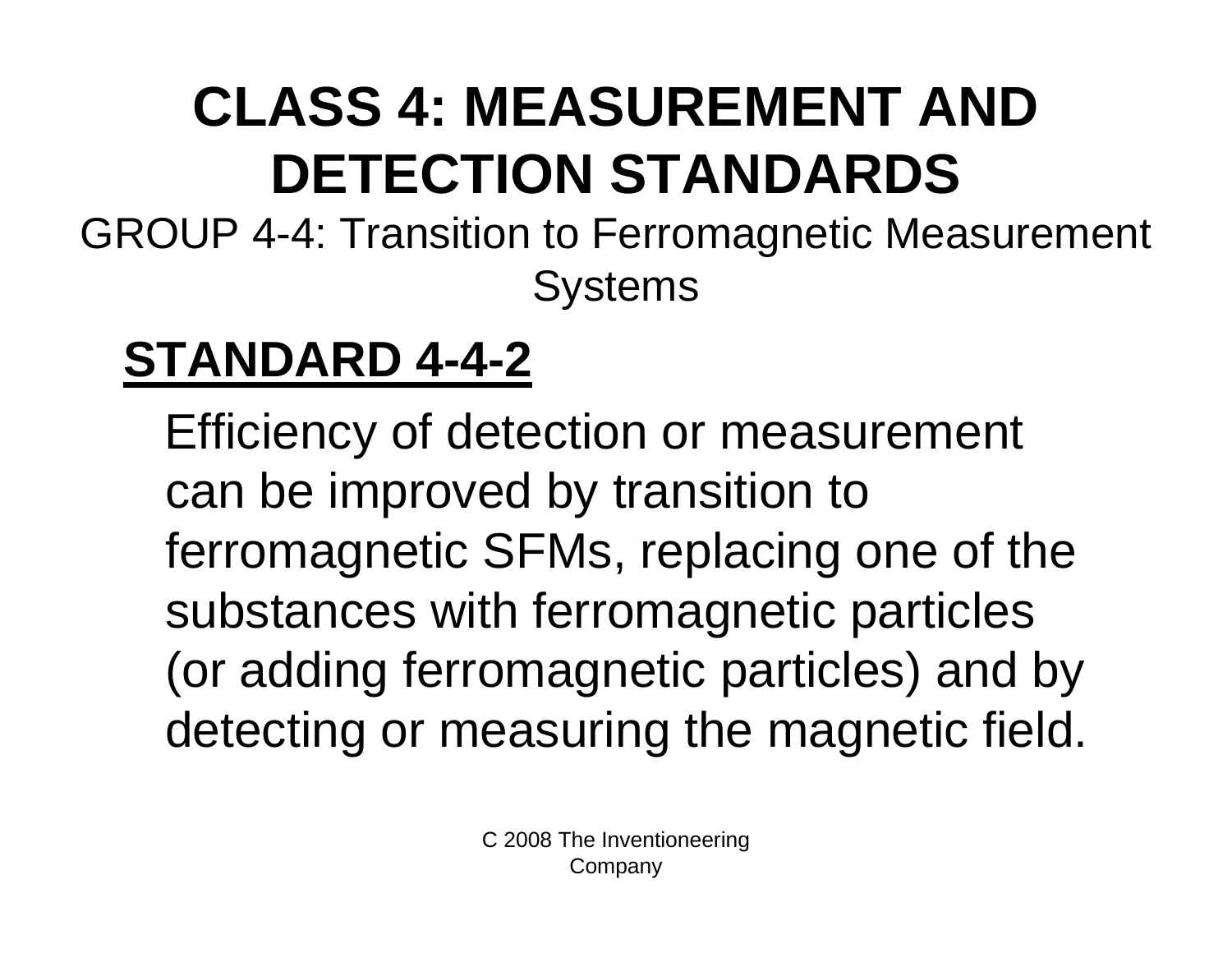GROUP 4-4: Transition to Ferromagnetic Measurement **Systems** 

#### **STANDARD 4-4-3**

If it is required to improve the efficiency of detection or measurement by transition to a ferromagnetic SFM, and replacement of the substance with ferromagnetic particles is not allowed, the transition to the F-SFM is performed by synthesizing a complex ferromagnetic SFM, introducing (or attaching) ferromagnetic additives in the substance.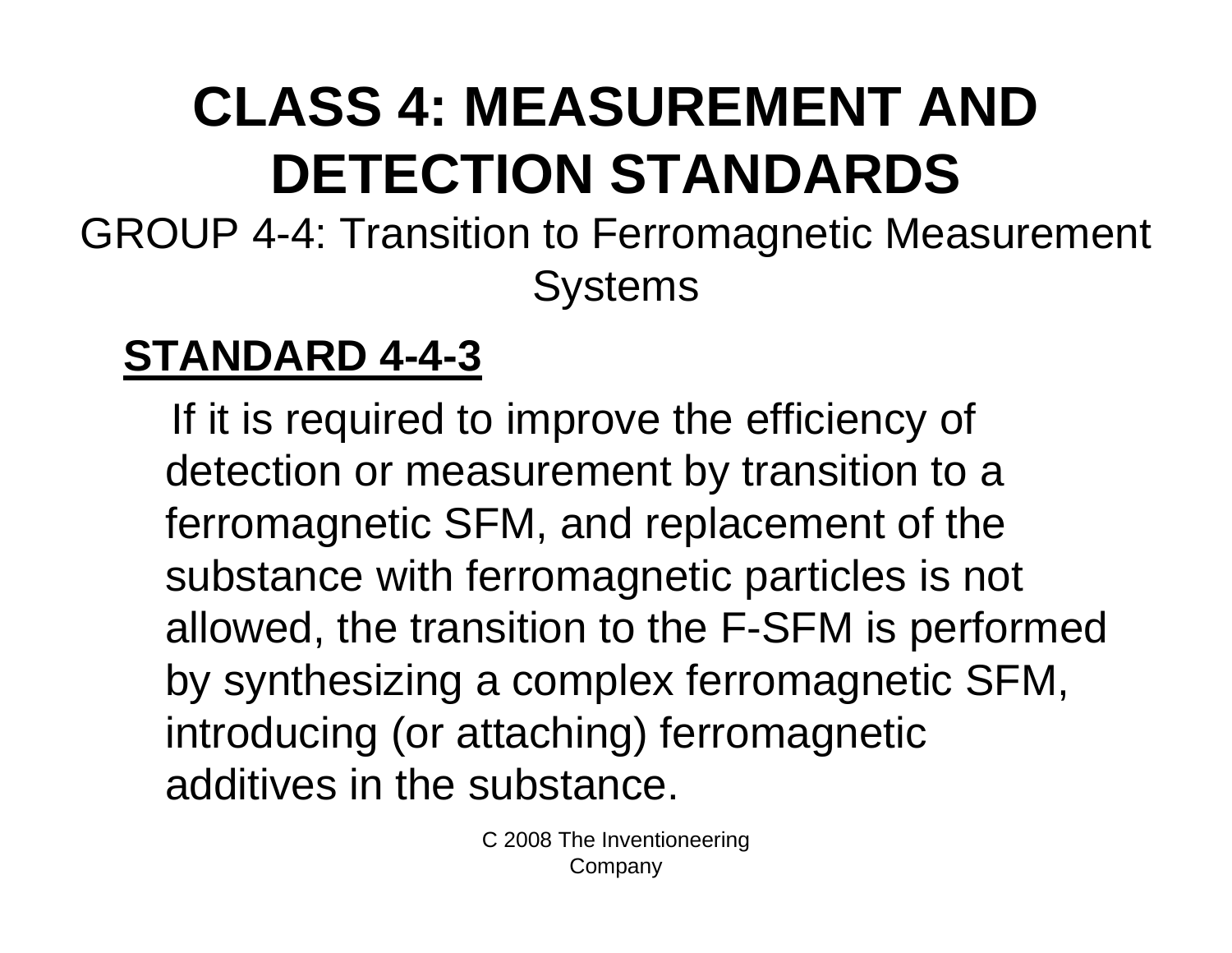GROUP 4-4: Transition to Ferromagnetic Measurement **Systems** 

### **STANDARD 4-4-4**

If it is required to improve efficiency of detection or measurement by transition to F-SFM, and introduction of ferromagnetic particles is not allowed, ferromagnetic particles are introduced in the external environment.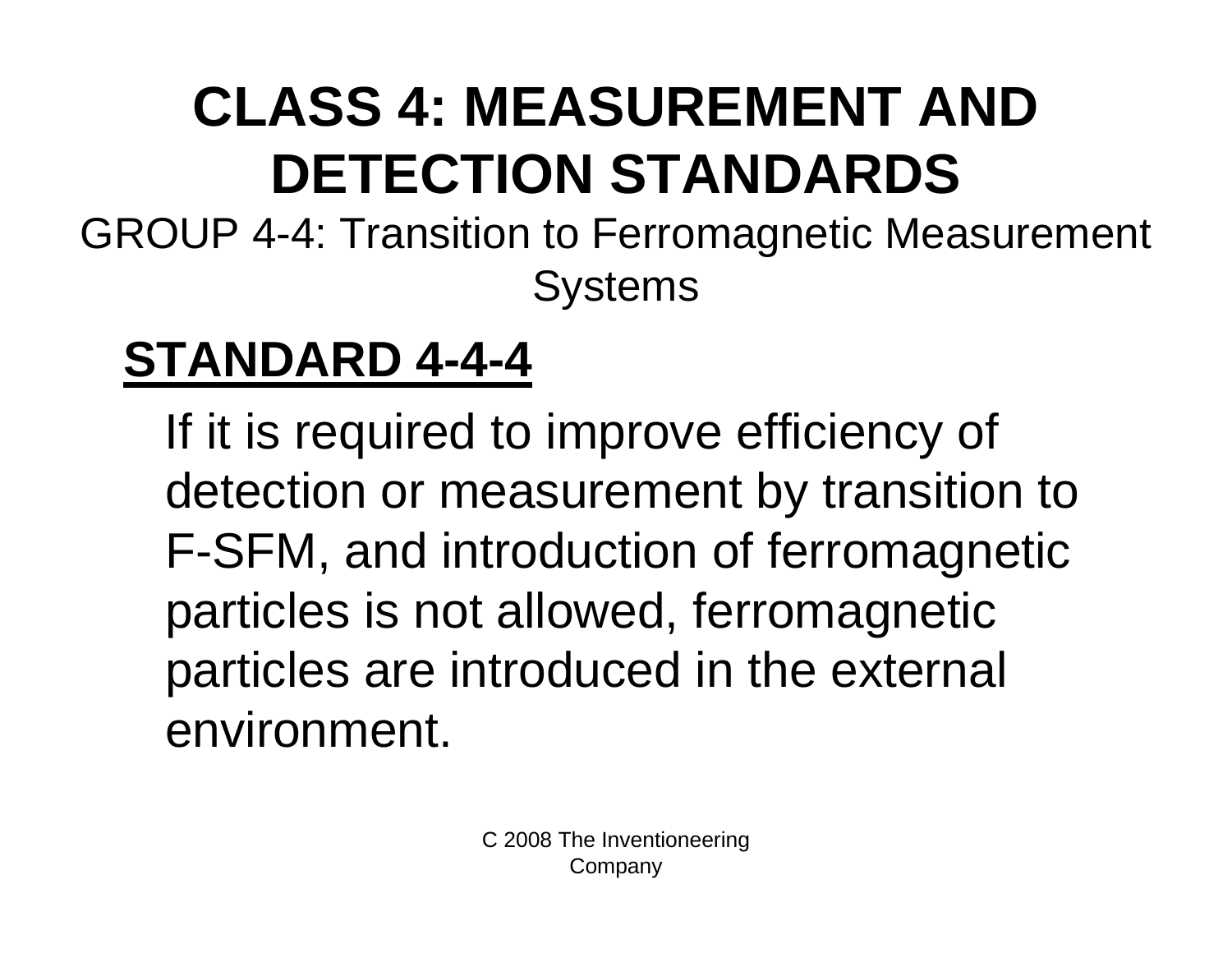GROUP 4-4: Transition to Ferromagnetic Measurement **Systems** 

### **STANDARD 4-4-5**

Efficiency of a F-SFM measuring system can be improved by using physical effects, for instance, Curie point, Hopkins and Barkhausen effects, magnetoelastic effect, etc.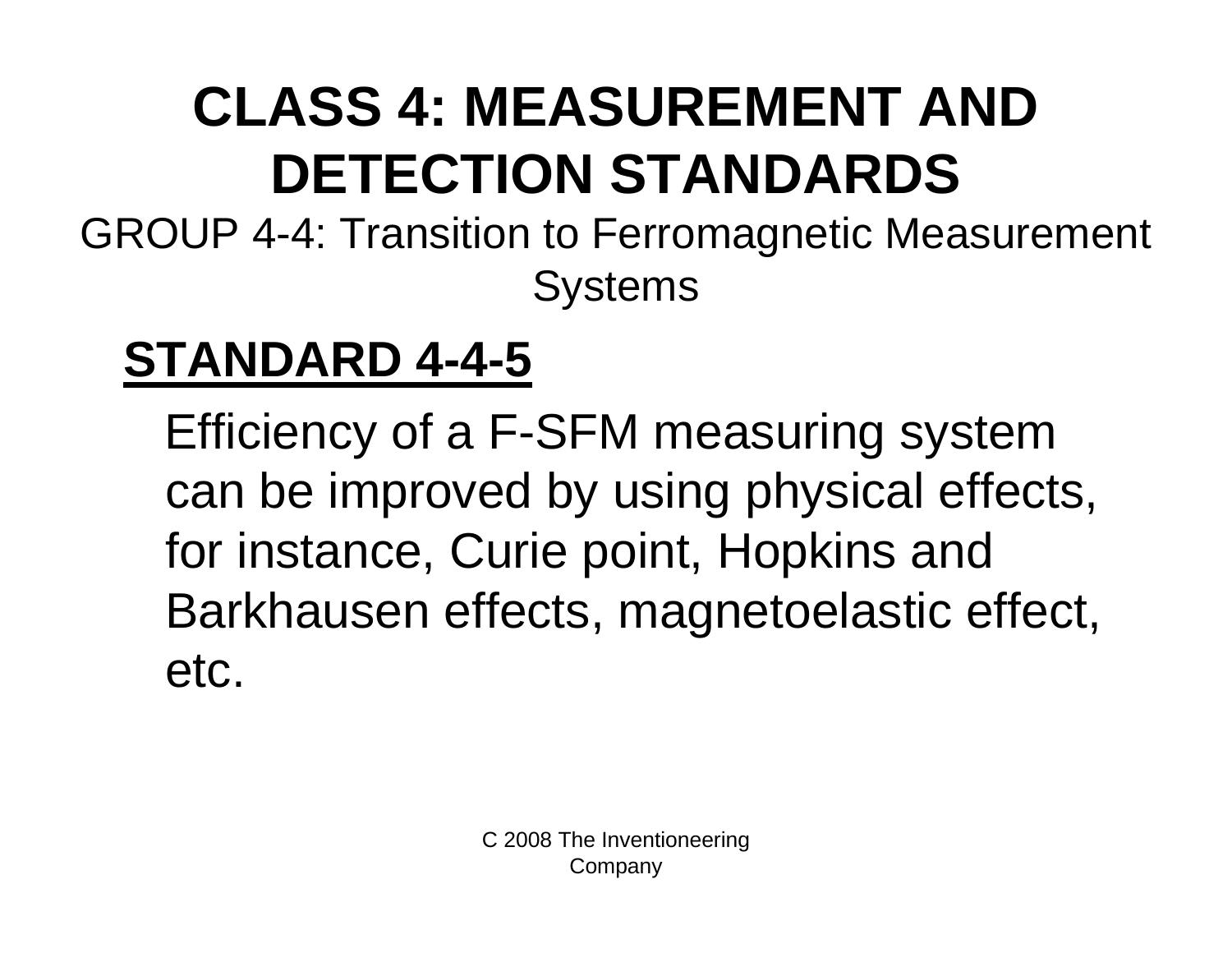GROUP 4-5: Evolution of Measurement Systems

#### **STANDARD 4-5-1**

Efficiency of a measuring system at any stage of its evolution can be improved by forming bi- and polysystem.

Notes: To form bi- and poly-systems, tow or more components are combined. The components to be combined may be substances, fields, substance-field pairs and SFMs.

**Example:** It is difficult to accurately measure the temperature of a small beetle. However, if there are many beetles put together, the temperature can be measured easily.